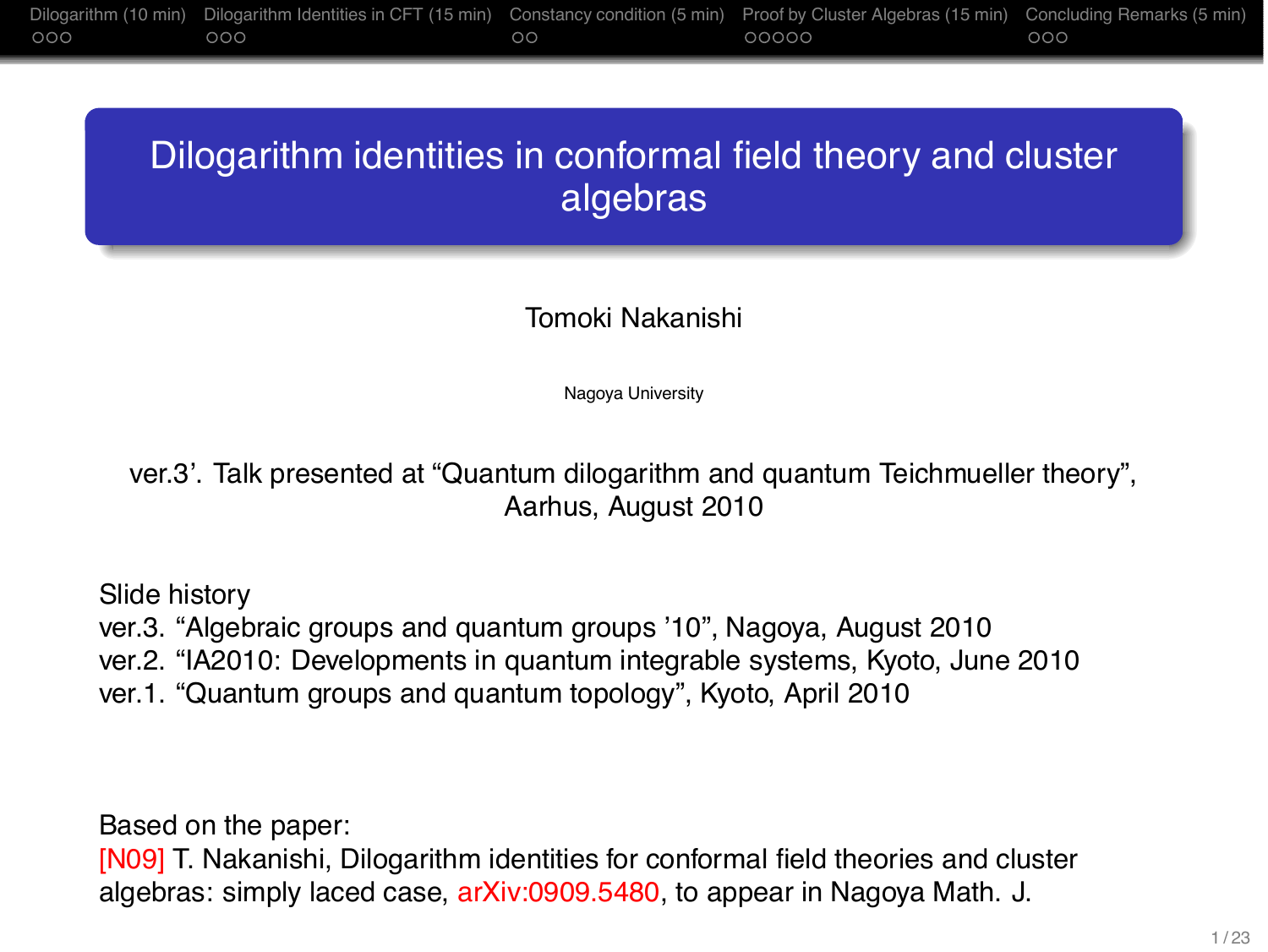| 000     | Dilogarithm (10 min) Dilogarithm Identities in CFT (15 min) Constancy condition (5 min) Proof by Cluster Algebras (15 min) Concluding Remarks (5 min)<br>,000 | ററ | 00000 | 000 |
|---------|---------------------------------------------------------------------------------------------------------------------------------------------------------------|----|-------|-----|
| Summary |                                                                                                                                                               |    |       |     |

### **Summary**

In the late 80's Bazhanov, Kirillov, and Reshetikhin conjectured the dilogarithm identities for the central charges of the Wess-Zumino-Witten conformal field theories. We prove the identities and its functional generalizations using cluster algebras.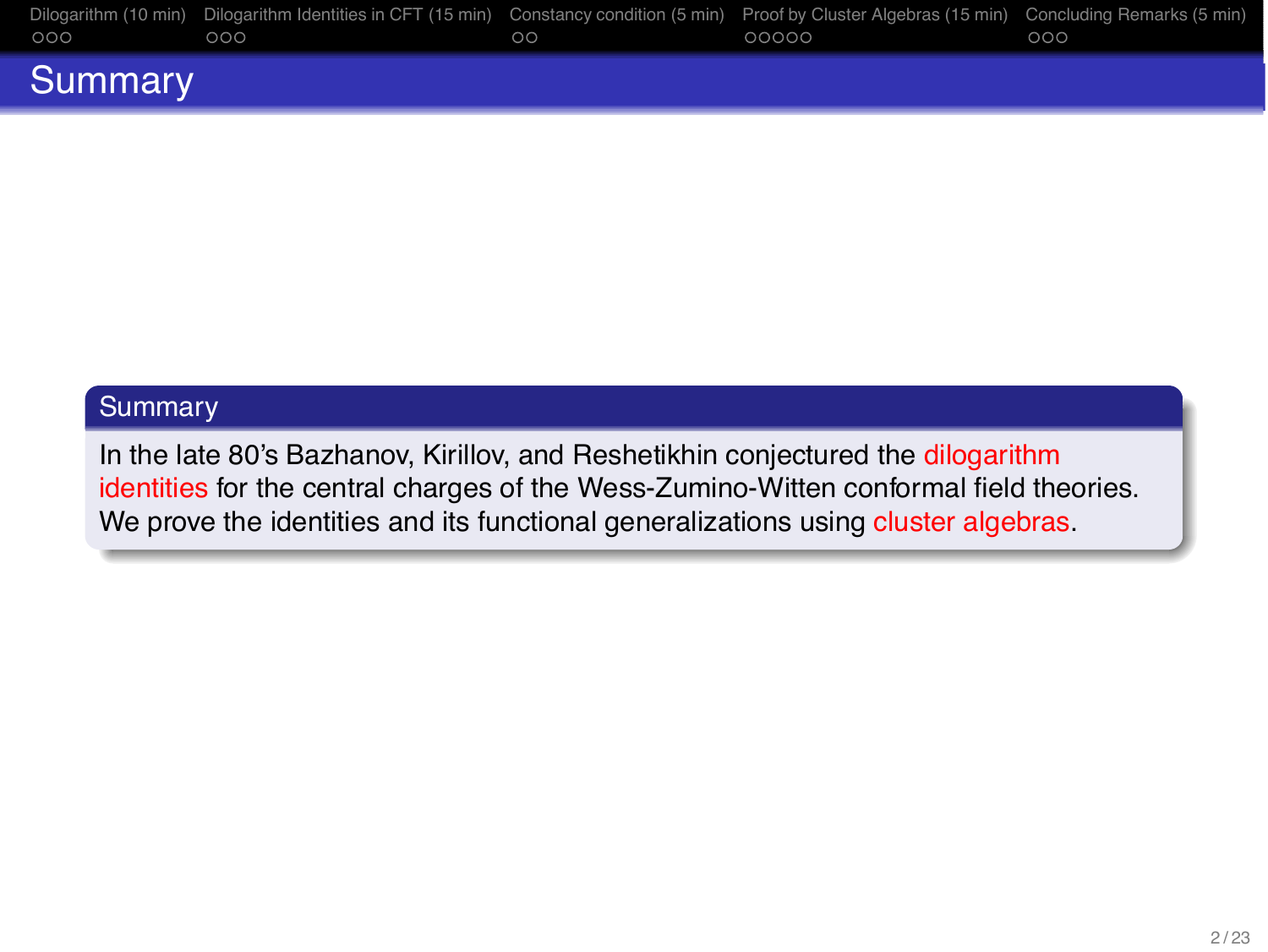|                | Dilogarithm (10 min) Dilogarithm Identities in CFT (15 min) Constancy condition (5 min) Proof by Cluster Algebras (15 min) Concluding Remarks (5 min) |    |       |     |
|----------------|-------------------------------------------------------------------------------------------------------------------------------------------------------|----|-------|-----|
| $000 -$        | 000                                                                                                                                                   | ററ | 00000 | 000 |
| <b>Outline</b> |                                                                                                                                                       |    |       |     |

[Dilogarithm Identities in CFT \(15 min\)](#page-6-0)

[Constancy condition \(5 min\)](#page-10-0)

[Proof by Cluster Algebras \(15 min\)](#page-13-0)

<span id="page-2-0"></span>[Concluding Remarks \(5 min\)](#page-19-0)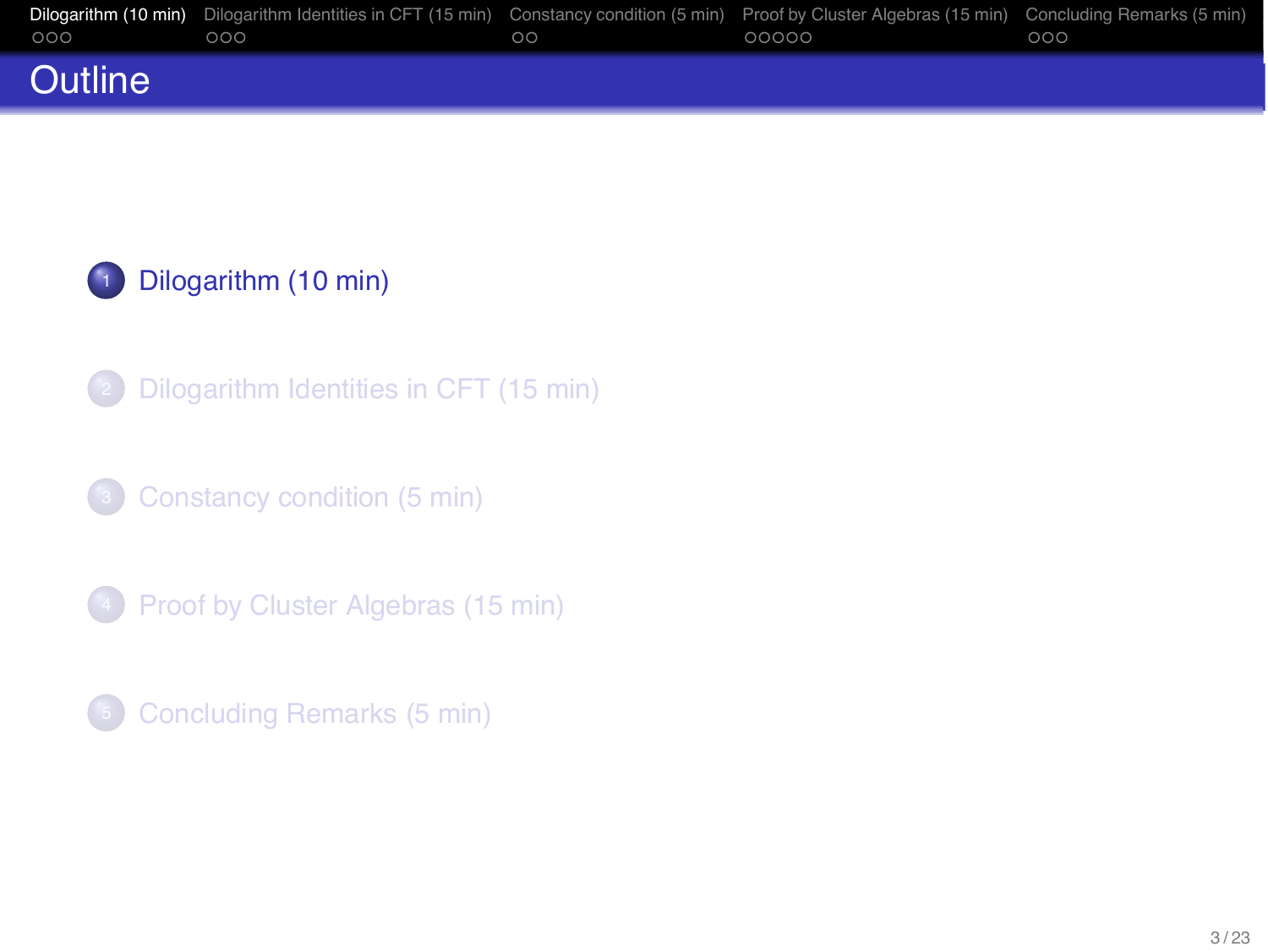

## Euler dilogarithm (1)

 $k = 1, 2, 3, \ldots$  (polylogarithm)

$$
\mathrm{Li}_k(x) = \sum_{n=1}^\infty \frac{x^n}{n^k} \qquad \text{(converges in } |x| < 1\text{)}
$$

 $Li =$  Logarithmic Integral  $k = 1$  (logarithm)

$$
Li_1(x) = \sum_{n=1}^{\infty} \frac{x^n}{n} = -\log(1-x)
$$

 $k = 2$  (Euler dilogarithm)

$$
\mathrm{Li}_2(x) = \sum_{n=1}^{\infty} \frac{x^n}{n^2}
$$

Integral expression:

$$
\text{Li}_2(x) = -\int_0^x \frac{\log(1-y)}{y} dy
$$

analytically continued to the universal covering of  $\mathbb{P}^1 - \{0, 1, \infty\}$ . Special values:

$$
\text{Li}_2(0) = 0, \quad \text{Li}_2(1) = \sum_{n=1}^{\infty} \frac{1}{n^2} = \zeta(2) = \frac{\pi^2}{6} \quad \text{(Euler)}
$$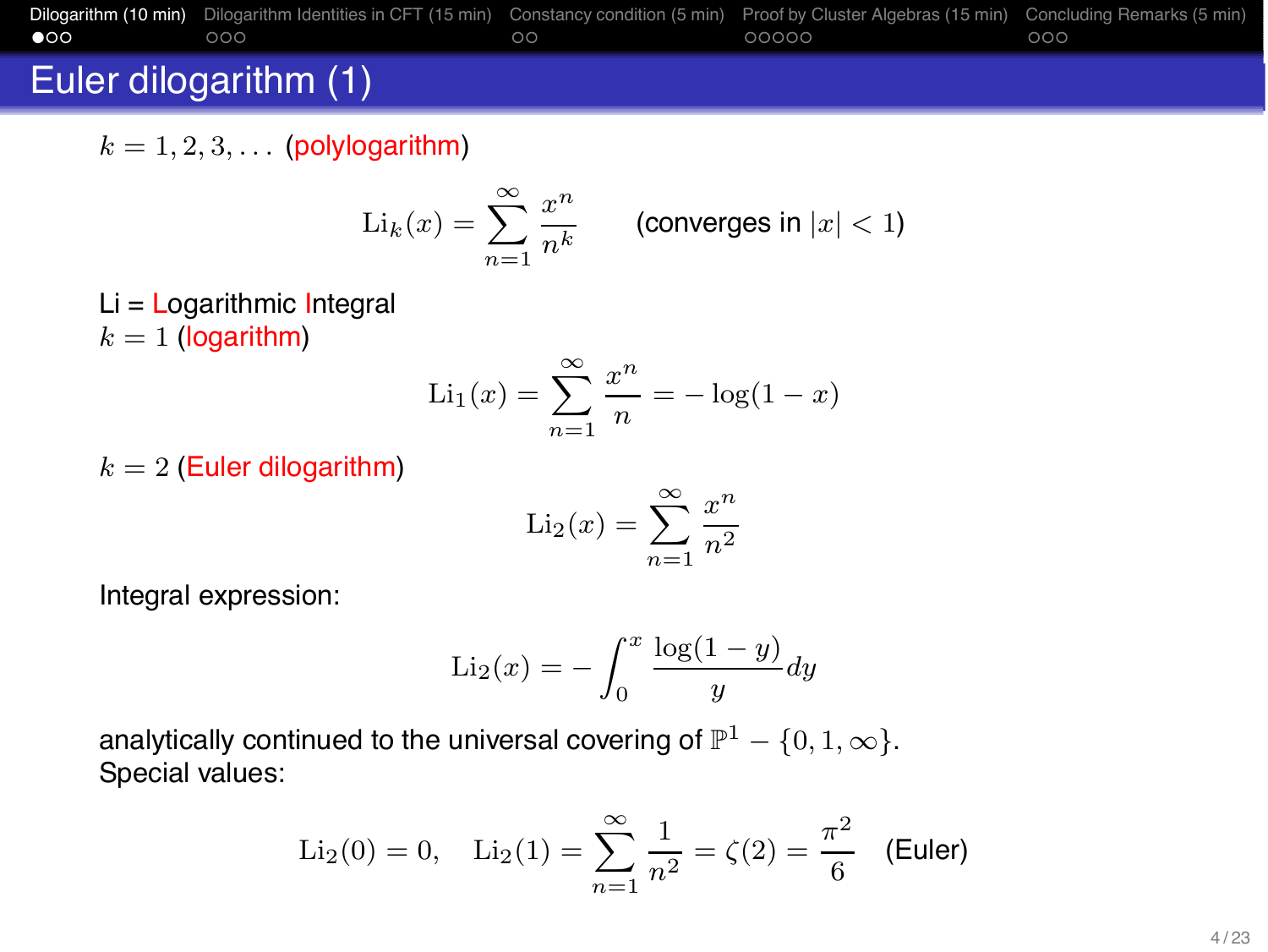|     | Dilogarithm (10 min) Dilogarithm Identities in CFT (15 min) Constancy condition (5 min) Proof by Cluster Algebras (15 min) Concluding Remarks (5 min) |    |       |     |
|-----|-------------------------------------------------------------------------------------------------------------------------------------------------------|----|-------|-----|
| 000 | റററ                                                                                                                                                   | ററ | 00000 | റററ |
|     | Euler dilogarithm (2)                                                                                                                                 |    |       |     |

$$
\text{Li}_2(x) = \sum_{n=1}^{\infty} \frac{x^n}{n^2} = -\int_0^x \frac{\log(1-y)}{y} dy.
$$

The function  $Li_2(x)$  looks boring.



However,

*"Almost all of its appearances in mathematics, and almost all the formulas relating to it, have something of the fantastical in them, as if this function alone among all others possessed a sense of humor." — Don Zagier (1988)*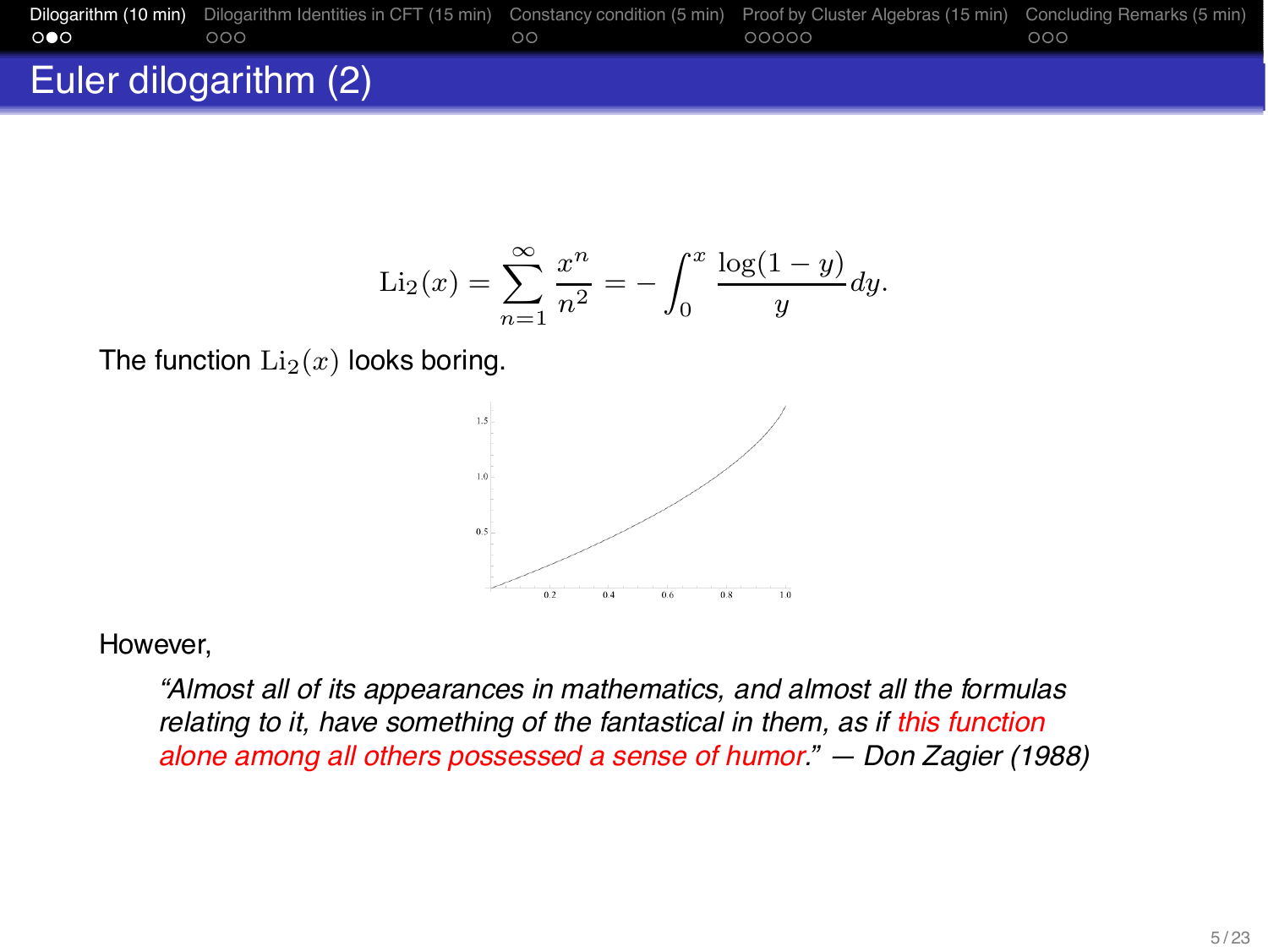

### Rogers dilogarithm

Rogers dilogarithm function  $L(x)$   $(0 \le x \le 1)$ 

$$
L(x) = -\frac{1}{2} \int_0^x \left\{ \frac{\log(1-y)}{y} + \frac{\log y}{1-y} \right\} dy = \text{Li}_2(x) + \frac{1}{2} \log x \log(1-x)
$$

Again,  $L(0) = 0$ ,  $L(1) = \frac{\pi^2}{6}$  (very important!) Once again, the function looks boring (almost linear!).



Only few special values are known, e.g.,

$$
\frac{6}{\pi^2}L\left(\frac{1}{2}\right) = \frac{1}{2}, \quad \frac{6}{\pi^2}L\left(\frac{-\sqrt{5}+3}{2}\right) = \frac{2}{5}, \quad \frac{6}{\pi^2}L\left(\frac{\sqrt{5}-1}{2}\right) = \frac{3}{5}.
$$

Functional relation (1) (Euler)  $L(x) + L(1-x) = \frac{\pi^2}{.6}$ . Functional relation (2) (Abel, 5-term/pentagon relation)

$$
L(x) + L(y) + L(1 - xy) + L\left(\frac{1 - x}{1 - xy}\right) + L\left(\frac{1 - y}{1 - xy}\right) = \frac{\pi^2}{2} = 3\frac{\pi^2}{6}.
$$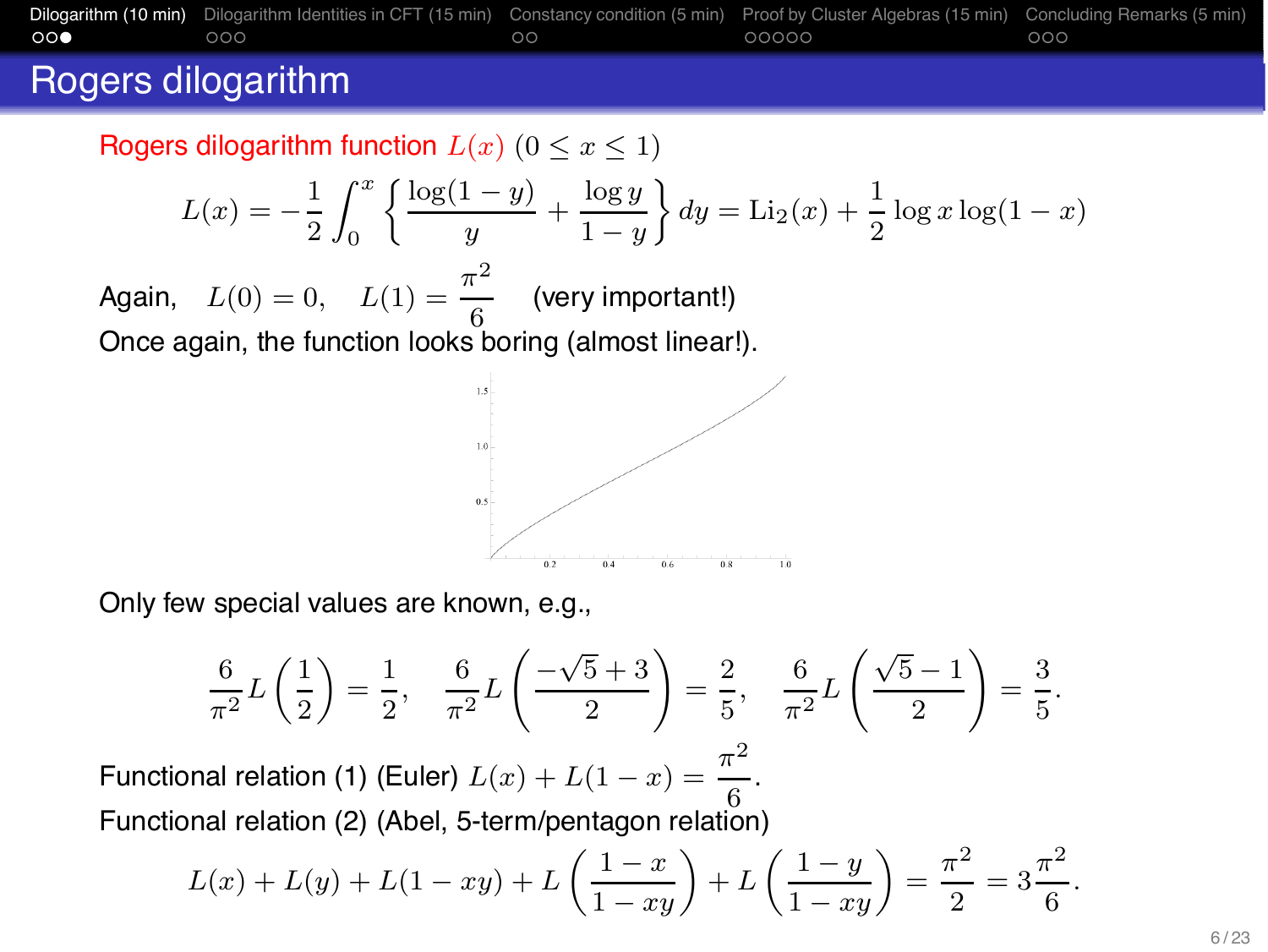|                | Dilogarithm (10 min) Dilogarithm Identities in CFT (15 min) Constancy condition (5 min) Proof by Cluster Algebras (15 min) Concluding Remarks (5 min) |    |       |     |
|----------------|-------------------------------------------------------------------------------------------------------------------------------------------------------|----|-------|-----|
| $000 -$        | 000                                                                                                                                                   | ററ | 00000 | 000 |
| <b>Outline</b> |                                                                                                                                                       |    |       |     |

2 [Dilogarithm Identities in CFT \(15 min\)](#page-6-0)

<sup>3</sup> [Constancy condition \(5 min\)](#page-10-0)

**4** [Proof by Cluster Algebras \(15 min\)](#page-13-0)

<span id="page-6-0"></span><sup>5</sup> [Concluding Remarks \(5 min\)](#page-19-0)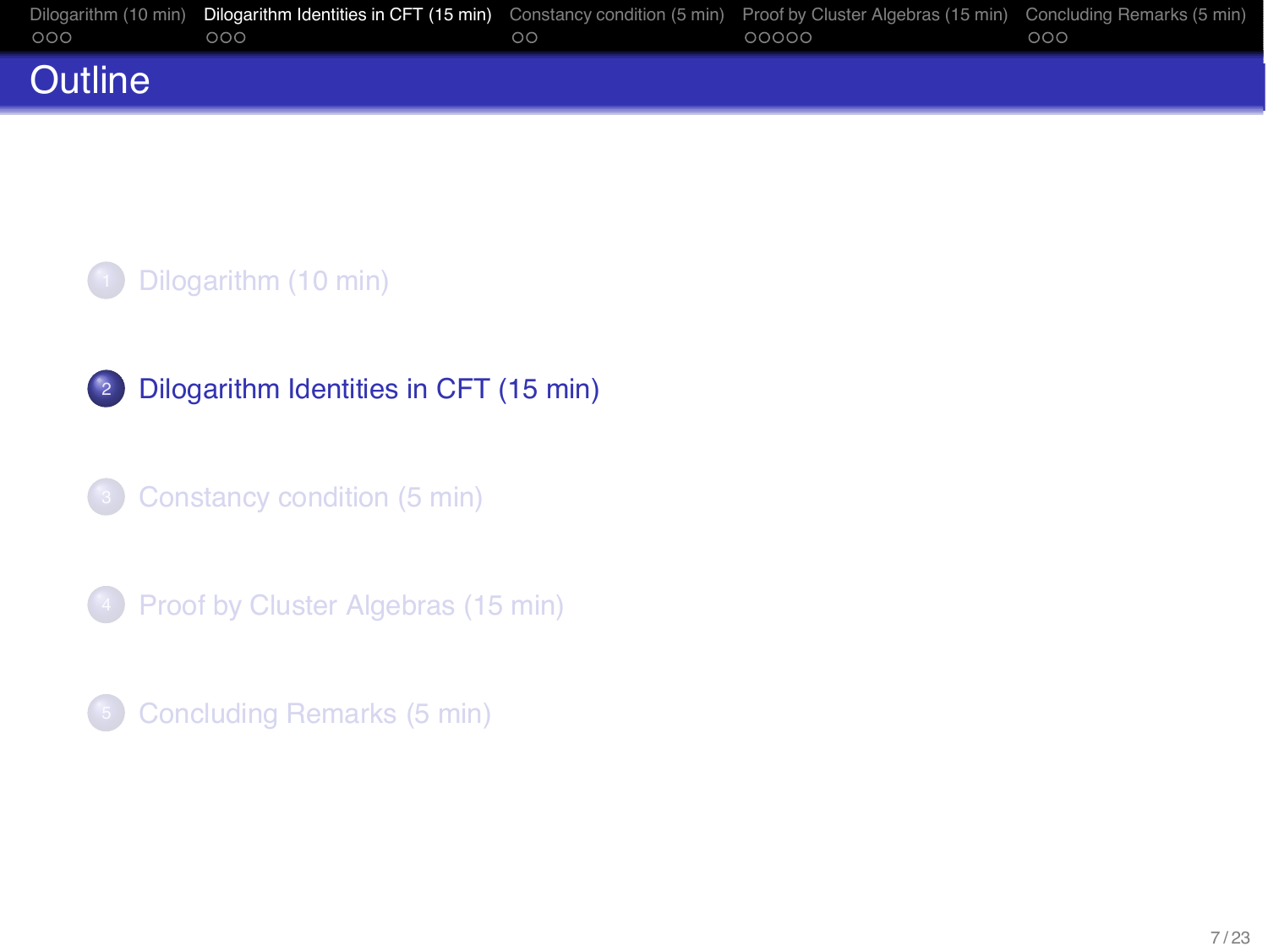#### [Dilogarithm \(10 min\)](#page-2-0) [Dilogarithm Identities in CFT \(15 min\)](#page-6-0) [Constancy condition \(5 min\)](#page-10-0) [Proof by Cluster Algebras \(15 min\)](#page-13-0) [Concluding Remarks \(5 min\)](#page-19-0)<br>000 0000 0000 0000 000  $\bullet$ 00  $00000$  $000$

## Dilogarithm identities in conformal field theories

X: any Dynkin diagram of  $A_r$ ,  $D_r$ ,  $E_6$ ,  $E_7$ , or  $E_8$  with index set I

 $\ell > 2$ : any integer

constant Y-system:  ${Y_m^{(a)} \mid a \in I; 1 \le m \le \ell - 1}$ : a family of positive real numbers

$$
(Y_m^{(a)})^2 = \frac{\prod_{b:b\sim a} (1 + Y_m^{(b)})}{(1 + Y_{m-1}^{(a)}{}^{-1})(1 + Y_{m+1}^{(a)}{}^{-1})},
$$
 (cY)

 $b \sim a$ : b is adjacent to a in X,  $Y_0^{(a)-1} = Y_\ell^{(a)-1} = 0.$ There exists a unique positive real solution of (cY). [Nahm-Keegan 09]

Conjecture 1 (Dilogarithm identities) [Bazhanov, Kirillov, Reshetikhin, 86–90]

For the unique positive real solution  ${Y_m^{(a)} \mid a \in I; 1 \le m \le \ell - 1}$  of (cY),

$$
\frac{6}{\pi^2} \sum_{(a,m)} L\left(\frac{Y_m^{(a)}}{1+Y_m^{(a)}}\right) = \frac{\ell \dim \mathfrak{g}}{h+\ell} - r,
$$

h: Coxeter number of X, g: simple Lie algebra of type X, r: rank of X.

(asymptotic of entropy of spin chains/S-matrix models) = (central charge of CFT) Proved for  $X = A_r$  [Kirillov 90].

Related to Rogers-Ramanujan-type identities, KR modules, hyperbolic 3-folds, etc. Only partially proved in B.C. (=Before Cluster algebra [2000])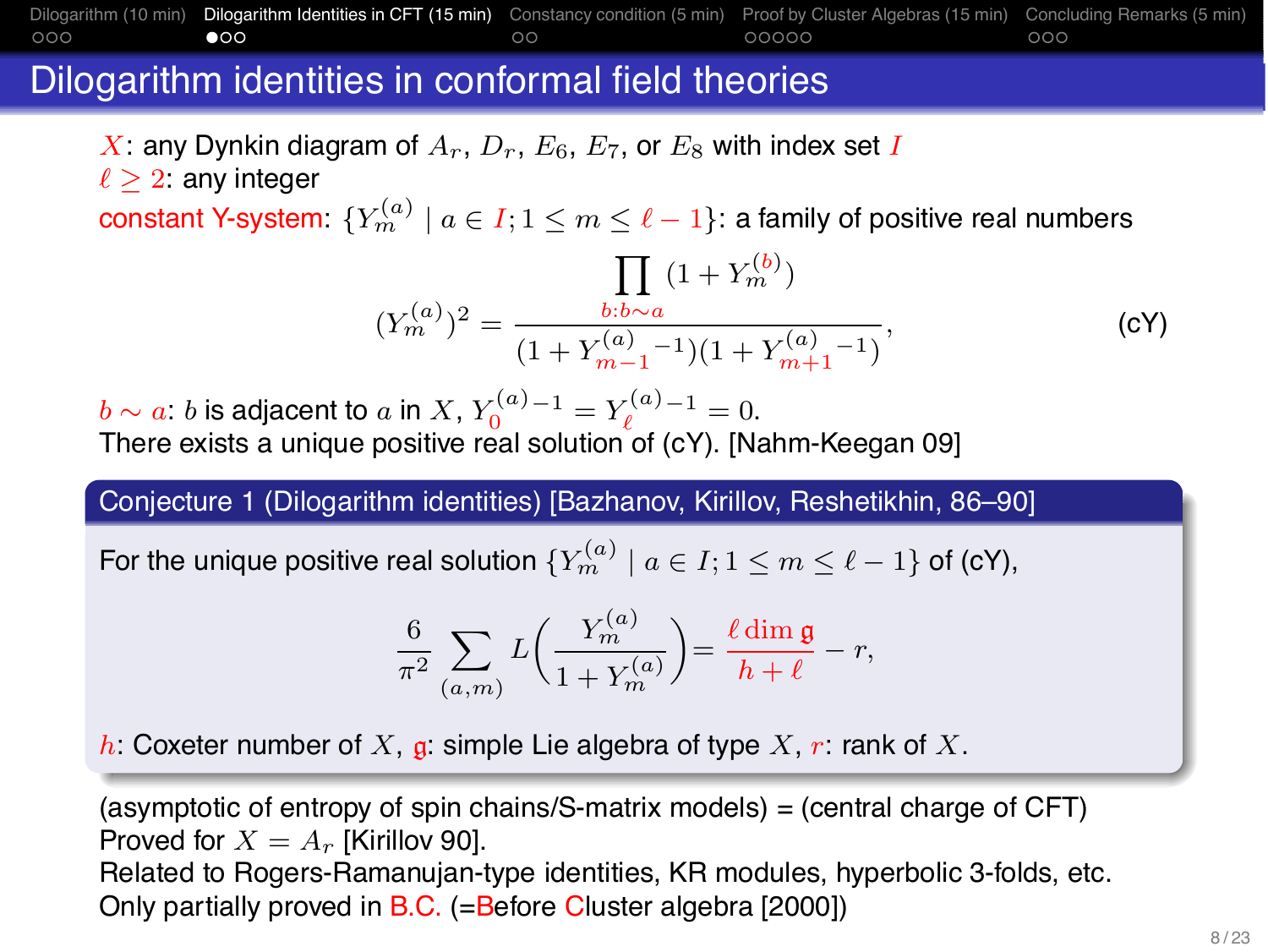#### [Dilogarithm \(10 min\)](#page-2-0) [Dilogarithm Identities in CFT \(15 min\)](#page-6-0) [Constancy condition \(5 min\)](#page-10-0) [Proof by Cluster Algebras \(15 min\)](#page-13-0) [Concluding Remarks \(5 min\)](#page-19-0)<br>00000 00000 0000  $\circ \bullet \circ$  $\circ$  $00000$  $000$

## Functional dilogarithm identities

Y-system: [Zamolodchikov 91, Kuniba-Nakanishi 92, Ravanini-Tateo-Valleriani 93]  $(X, X')$ : any pair of Dynkin diagrams  $A_r$ ,  $D_r$ ,  $E_6$ ,  $E_7$ , or  $E_8$  ${Y_{ii'}}(u) \mid i \in I, i' \in I', u \in \mathbb{Z}$ : a family of variables

$$
Y_{ii'}(u-1)Y_{ii'}(u+1) = \frac{\prod_{j:j \sim i} (1 + Y_{ji'}(u))}{\prod_{i',i',j'} (1 + Y_{ij'}(u)^{-1})},
$$
 (Y)

<span id="page-8-0"></span>where  $j\sim i$ :  $j$  is adjacent to  $i$  in  $X,$   $j'\sim i'$ :  $j'$  is adjacent to  $i'$  in  $X'.$ 

Conjecture 2 (Periodicity) [Ravanini-Tateo-Valleriani 93]

For  $\{Y_{ii'}(u) \mid i \in I, i' \in I', u \in \mathbb{Z}\}$  satisfying [\(Y\)](#page-8-0),

 $Y_{ii'}(u+2(h+h')) = Y_{ii'}(u), \quad h:$  Coxeter number of X.

### Conjecture 3 (Functional dilogarithm identities) [Gliozzi-Tateo 95]

For any family of positive real numbers  $\{Y_{aa'}(u) \mid a \in I, a' \in I', u \in \mathbb{Z}\}$  satisfying [\(Y\)](#page-8-0), 6  $\frac{0}{\pi^2}$  $(i,i')$ ∈ $I \times I'$  $\sum$  $0 \le u < 2(h+h')$  $L\left(\frac{Y_{ii'}(u)}{1+Y_{i'}(u)}\right)$  $1 + Y_{ii'}(u)$  $= 2hrr', r = \text{rank } X.$ 

Conj. 3  $\Longrightarrow$  Conj. 1; set  $X' = A_{\ell-1}$ , take a constant solution  $Y_{ii'} = Y_{ii'}(u)$ . The simplest case  $X = X' = A_1$ : Euler's identity. The next simplest case  $X = A_2$ ,  $X' = A_1$ : Abel's identity.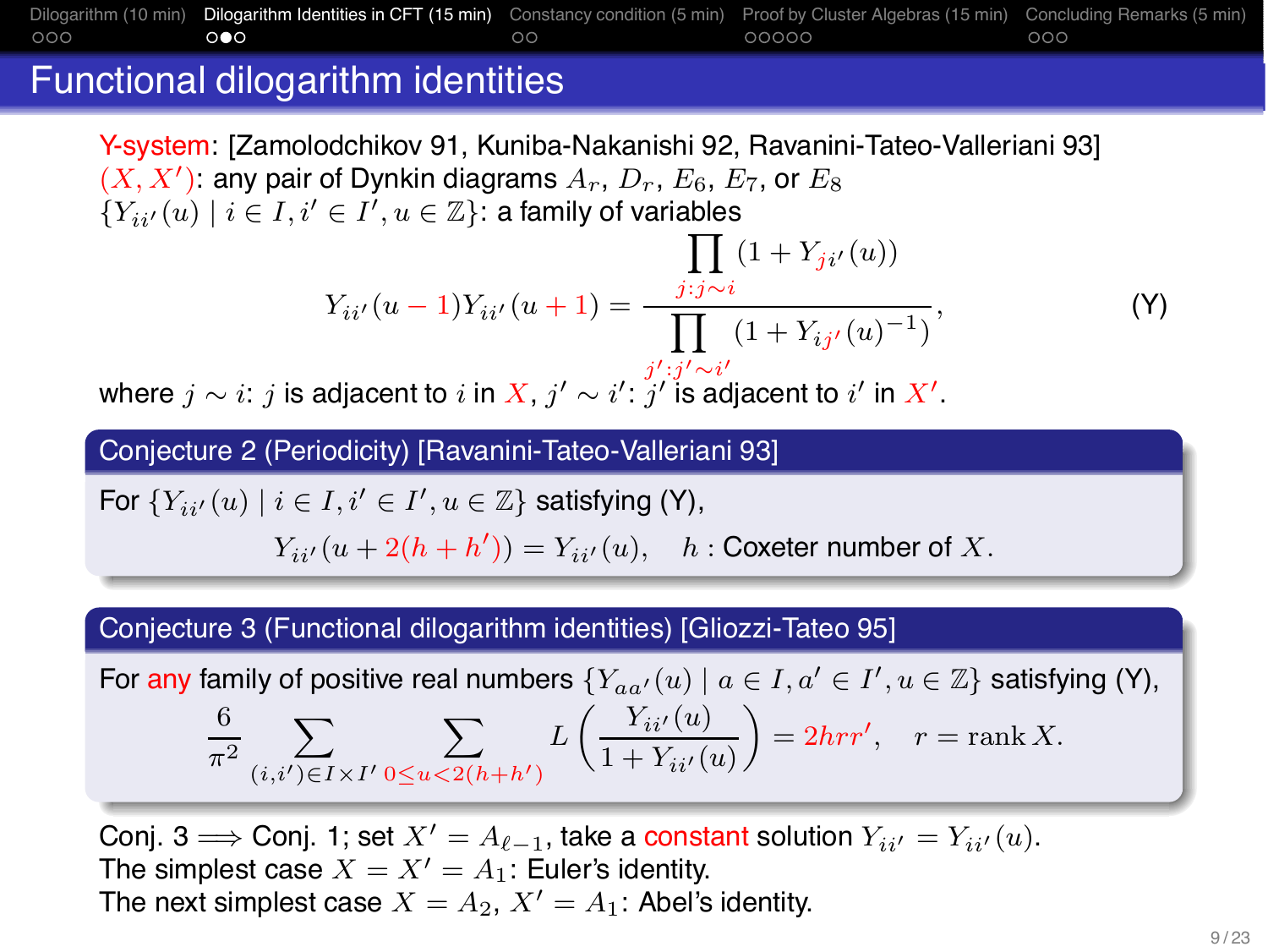|     | Dilogarithm (10 min) Dilogarithm Identities in CFT (15 min) Constancy condition (5 min) Proof by Cluster Algebras (15 min) Concluding Remarks (5 min) |    |       |     |
|-----|-------------------------------------------------------------------------------------------------------------------------------------------------------|----|-------|-----|
| 000 | ററക                                                                                                                                                   | ററ | 00000 | 000 |
|     |                                                                                                                                                       |    |       |     |

## Main result

### Known results on Conjectures 2 and 3:

| Who and When               | Periodicity     | Funct Dilog Id. | Method                             |
|----------------------------|-----------------|-----------------|------------------------------------|
| Gliozzi-Tateo 95           | $(A_r, A_1)$    | $(A_r, A_1)$    | explicit solution                  |
|                            |                 |                 |                                    |
| Frenkel-Szenes 95          | $(A_r, A_1)$    | $(A_r, A_1)$    | explicit solution                  |
|                            |                 |                 | constancy condition (1)            |
| Fomin-Zelevinsky 00 $\sim$ |                 |                 | cluster algebra                    |
| Fomin-Zelevinsky 03        | (any, $A_1$ )   |                 | cluster algebra-like setting (2)   |
|                            |                 |                 | <b>Coxeter transformation</b>      |
| Chapoton 05                |                 | (any, $A_1$ )   | $(1) + (2)$                        |
|                            |                 |                 | evaluation at $0/\infty$ limit     |
| Szenes 06                  | $(A_r, A_{r'})$ |                 | flat connection on graph           |
| Volkov 06                  |                 |                 | explicit solution                  |
| Fomin-Zelevinsky 07        |                 |                 | cluster algebra / coefficients (3) |
|                            |                 |                 | F-polynomials (4)                  |
| Keller <sub>08</sub>       | (any, any)      |                 | $(3)+(4)$                          |
|                            |                 |                 | cluster category                   |
|                            |                 |                 | Auslander-Reiten theory            |

Using these ideas, methods, and results, we obtain the following theorem.

### Theorem [N 09]

Conjecture 3 is true for any  $X$  and  $X'$ .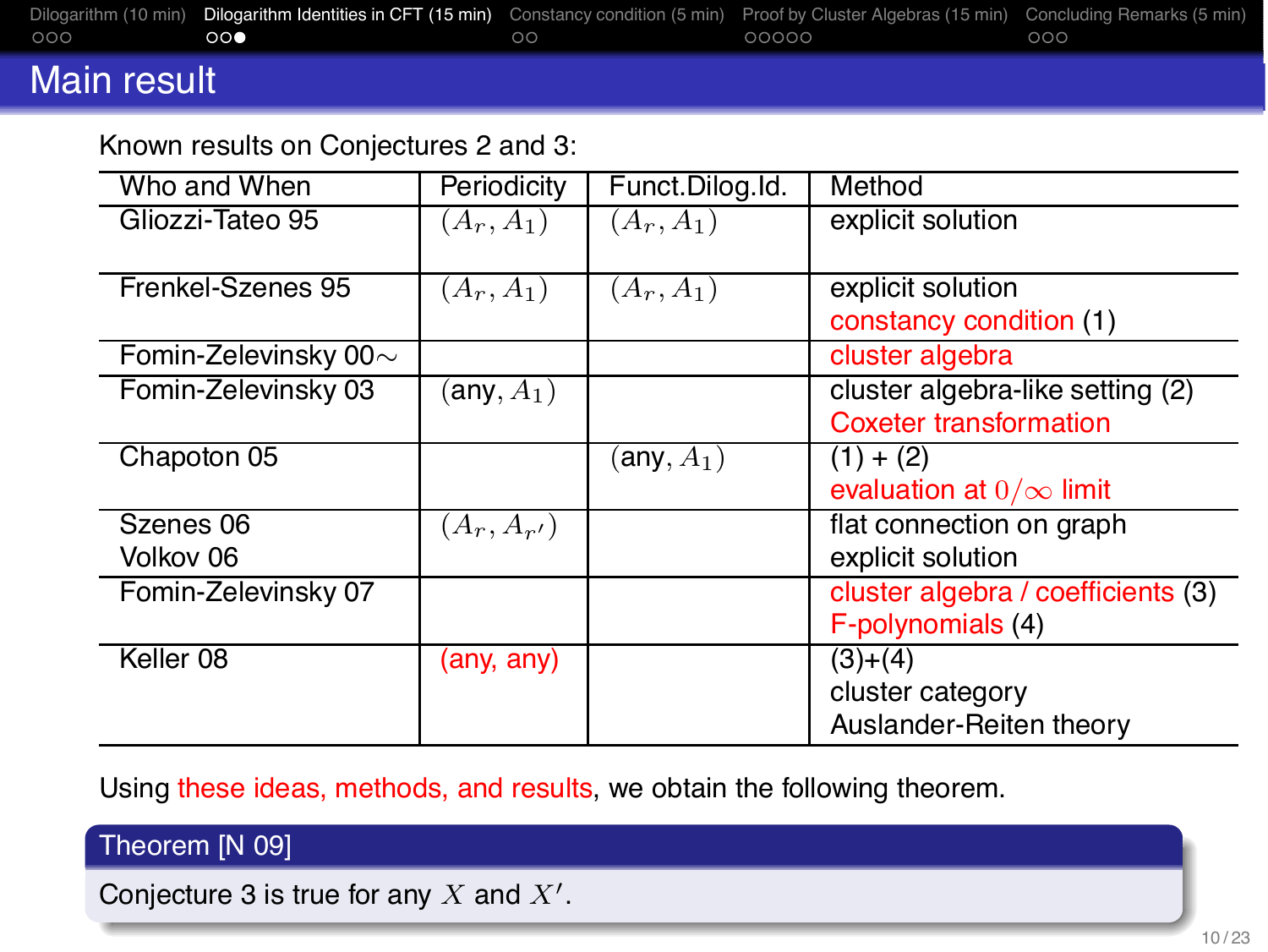| $000 -$        | Dilogarithm (10 min) Dilogarithm Identities in CFT (15 min) Constancy condition (5 min) Proof by Cluster Algebras (15 min) Concluding Remarks (5 min)<br>000 | ററ | 00000 | 000 |
|----------------|--------------------------------------------------------------------------------------------------------------------------------------------------------------|----|-------|-----|
| <b>Outline</b> |                                                                                                                                                              |    |       |     |

<sup>2</sup> [Dilogarithm Identities in CFT \(15 min\)](#page-6-0)

<sup>3</sup> [Constancy condition \(5 min\)](#page-10-0)

**4** [Proof by Cluster Algebras \(15 min\)](#page-13-0)

<span id="page-10-0"></span><sup>5</sup> [Concluding Remarks \(5 min\)](#page-19-0)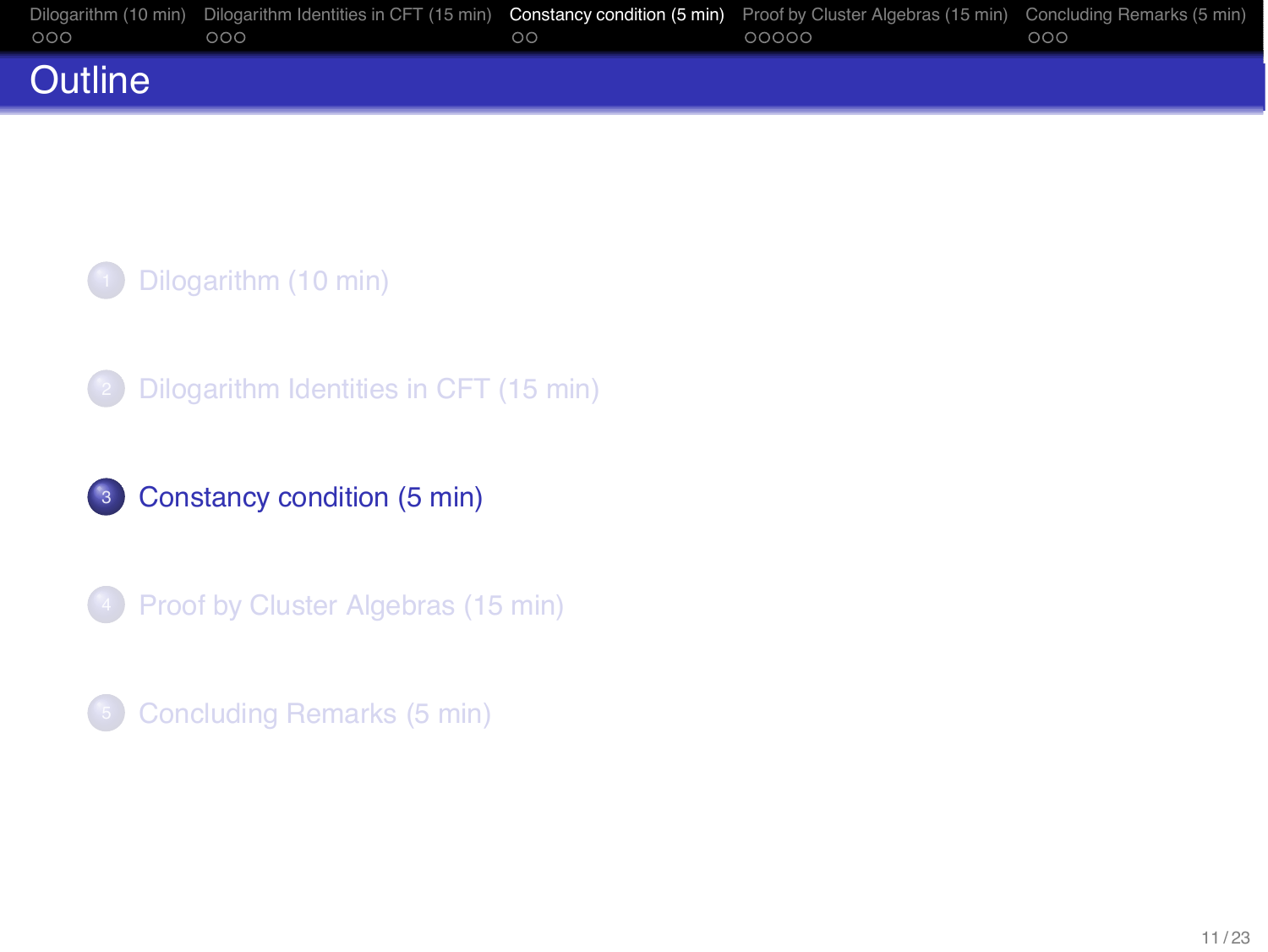### [Dilogarithm \(10 min\)](#page-2-0) [Dilogarithm Identities in CFT \(15 min\)](#page-6-0) [Constancy condition \(5 min\)](#page-10-0) [Proof by Cluster Algebras \(15 min\)](#page-13-0) [Concluding Remarks \(5 min\)](#page-19-0)<br>0000 0000 0000 000  $\bullet$  $000$

## Constancy condition (1)

 $I:$  any open or closed interval in  $\mathbb R$ 

 $C = C(\mathcal{I}) := \{f \mid f : \mathcal{I} \to \mathbb{R}_+$ , differentiable  $\}$ , a multiplicative abelian group  $C \otimes_{\mathbb{Z}} C$ : the additive abelian group with generator  $f \otimes g$  ( $f, g \in C$ ) and relation

$$
(fg) \otimes h = f \otimes h + g \otimes h, \quad f \otimes (gh) = f \otimes g + f \otimes h
$$

$$
(\Longrightarrow 1 \otimes h = h \otimes 1 = 0, \quad f^{-1} \otimes h = f \otimes h^{-1} = -f \otimes h)
$$

 $S^2$ C: subgroup of C ⊗<sub>Z</sub> C generated by  $f \otimes g + g \otimes f$  ( $f, g \in C$ )<br> $\bigwedge^2$  C := C ⊗<sub>Z</sub> C/S<sup>2</sup>C (write  $f \otimes g$  as  $f \wedge g$ )  $\Lambda^2 \mathcal{C} := \mathcal{C} \otimes_{\mathbb{Z}} \mathcal{C}/S^2 \mathcal{C}$  (write  $f \otimes g$  as  $f \wedge g$ )

### Theorem [Frenkel-Szenes 95]

Let  $f_1(t),...,f_n(t)$  be differentiable functions from  $\mathcal I$  to  $(0,1)$ . Suppose that they satisfy the following relation in  $\Lambda^2$  C:

$$
\sum_{i=1}^{n} f_i \wedge (1 - f_i) = 0
$$
 (constanty condition)

Then, the dilogarithm sum  $\sum_{i=1}^n L(f_i(t))$  is constant with respect to  $t \in \mathcal{I}.$ 

Proof. The proof of [FS95] is surprisingly simple.

$$
dL(x) = -\frac{1}{2} \left\{ \frac{\log(1-x)}{x} + \frac{\log x}{1-x} \right\} dx
$$
  
= 
$$
-\frac{1}{2} \left\{ \log(1-x) d \log x - \log x d \log(1-x) \right\}.
$$
 (proof continued)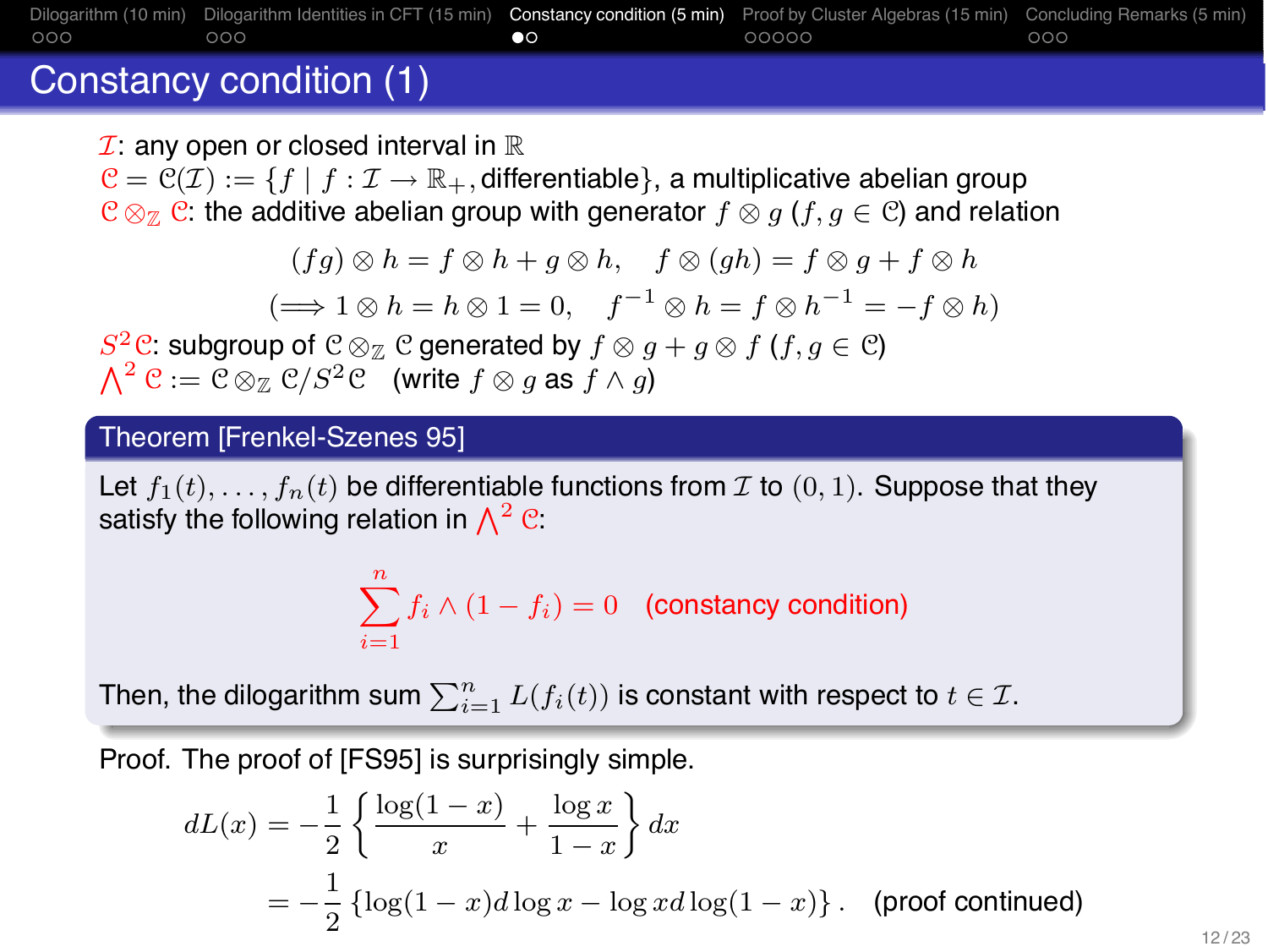

### Constancy condition (2)

$$
d\sum_{i=1}^{n} L(f_i(t)) = -\frac{1}{2} \sum_{i=1}^{n} \left\{ \log(1 - f_i(t)) d \log f_i(t) - \log f_i(t) d \log(1 - f_i(t)) \right\}.
$$

By assumption,

$$
\sum_{i=1}^n f_i \otimes (1-f_i) = \sum_{i=1}^k g_i \otimes h_i + h_i \otimes g_i \quad \text{for some } g_i, h_i \in \mathcal{C}.
$$

For any  $t, s \in \mathcal{I}$ , we have an additive group homomorphism  $\mathcal{C} \otimes_{\mathbb{Z}} \mathcal{C} \to \mathbb{R}$ ,  $f \otimes g \mapsto \log f(t) \log g(s)$ . Therefore,

$$
\sum_{i=1}^{n} \log f_i(t) \log(1 - f_i(s)) = \sum_{i=1}^{k} \{ \log g_i(t) \log h_i(s) + \log h_i(t) \log g_i(s) \}.
$$

Taking the derivative for t and s and setting  $s = t$ ,

$$
\sum_{i=1}^{n} d \log f_i(t) \cdot \log(1 - f_i(t)) = \sum_{i=1}^{k} \left\{ d \log g_i(t) \cdot \log h_i(t) + d \log h_i(t) \cdot \log g_i(t) \right\},
$$
\n
$$
\sum_{i=1}^{n} \log f_i(t) \cdot d \log(1 - f_i(t)) = \sum_{i=1}^{k} \left\{ \log g_i(t) \cdot d \log h_i(t) + \log h_i(t) \cdot d \log g_i(t) \right\}.
$$
\nMoreover, we have

\n
$$
d \sum_{i=1}^{n} I(f_i(t)) = 0 \quad \Box
$$

Therefore, we have  $d\sum_{i=1}^{n}L(f_i(t))=0.$   $\Box$ 

Q: How to find a set of functions  $\{f_i\}$  satisfying the constancy condition?

A: Periodic cluster algebras give such functions.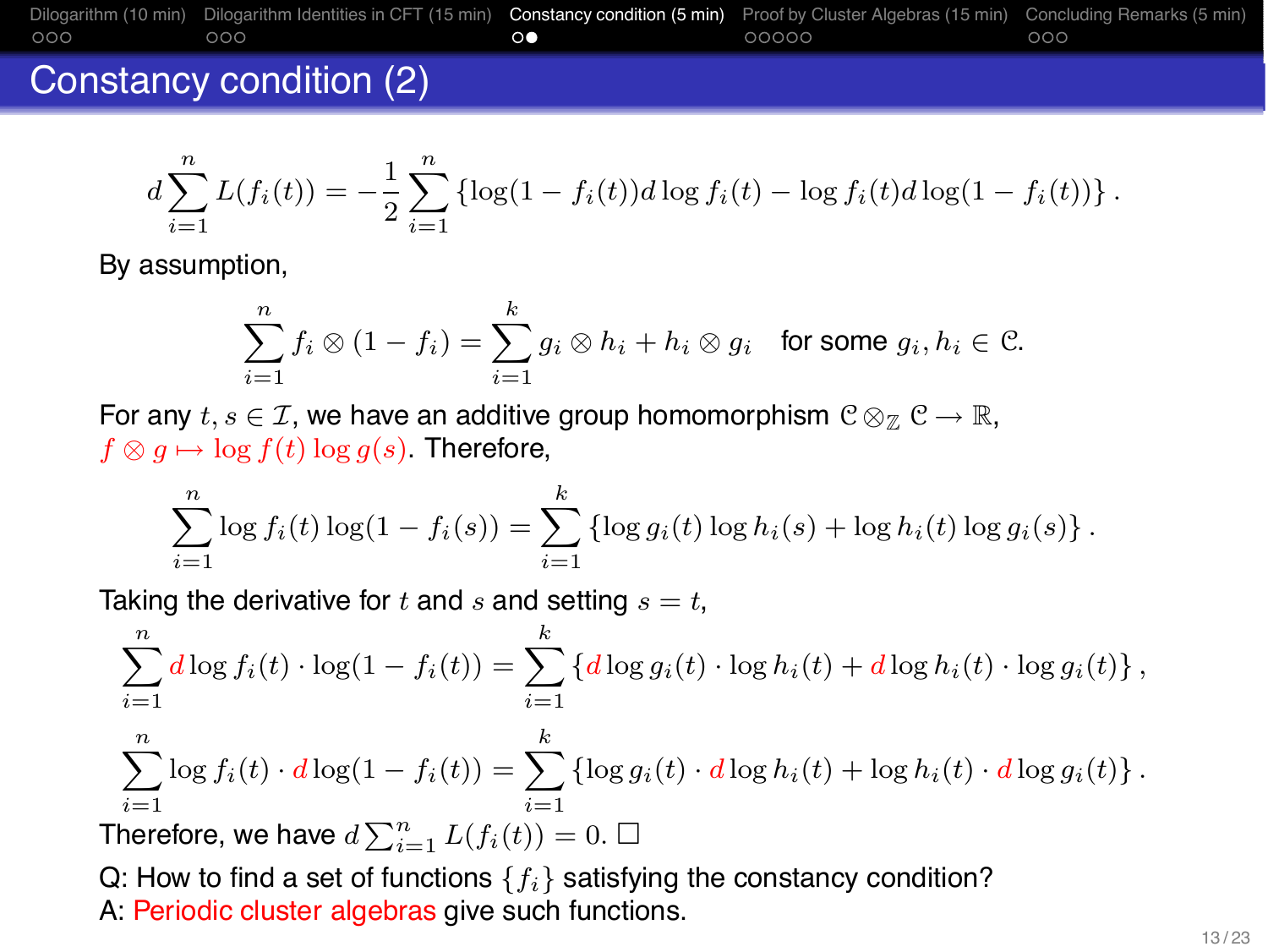|                | Dilogarithm (10 min) Dilogarithm Identities in CFT (15 min) Constancy condition (5 min) Proof by Cluster Algebras (15 min) Concluding Remarks (5 min) |         |       |     |
|----------------|-------------------------------------------------------------------------------------------------------------------------------------------------------|---------|-------|-----|
| 000            | 000                                                                                                                                                   | $\circ$ | 00000 | 000 |
| <b>Outline</b> |                                                                                                                                                       |         |       |     |

<sup>2</sup> [Dilogarithm Identities in CFT \(15 min\)](#page-6-0)

<sup>3</sup> [Constancy condition \(5 min\)](#page-10-0)

<sup>4</sup> [Proof by Cluster Algebras \(15 min\)](#page-13-0)

<span id="page-13-0"></span>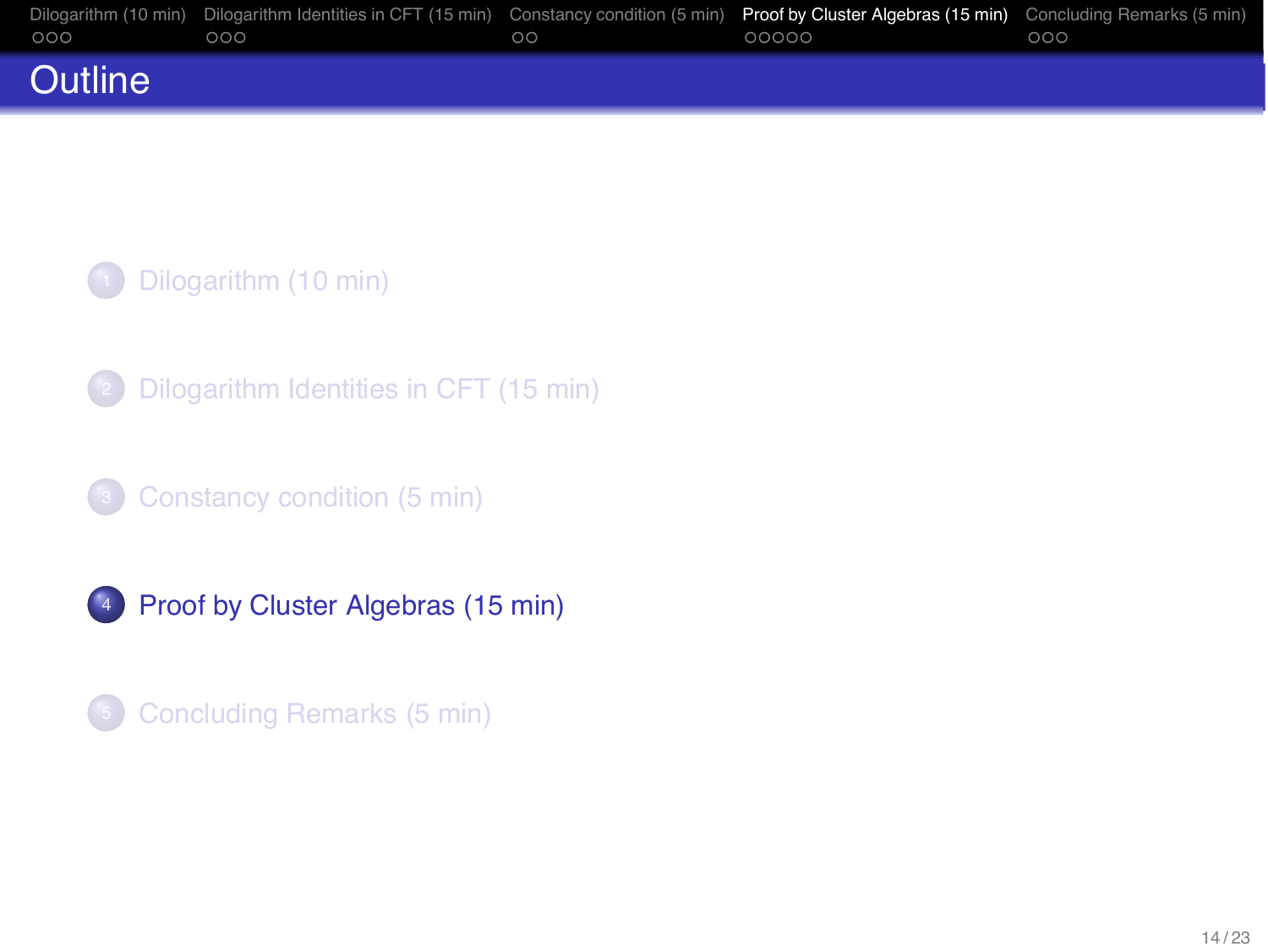#### [Dilogarithm \(10 min\)](#page-2-0) [Dilogarithm Identities in CFT \(15 min\)](#page-6-0) [Constancy condition \(5 min\)](#page-10-0) [Proof by Cluster Algebras \(15 min\)](#page-13-0) [Concluding Remarks \(5 min\)](#page-19-0)<br>0000 000 000 000  $000$  $\circ$  $00000$  $000$

### Cluster algebra with coefficients

triplet  $(B, x, y)$  (initial seed)

B: skew symmetric matrix  $B = (B_{ij})_{i,j \in I}$  (mutation matrix)

x: I-tuple of formal variables  $x = (x_i)_{i \in I}$  (cluster)

y: I-tuple of formal variables  $y = (y_i)_{i \in I}$  (coefficient tuple) Mutation of  $(B, x, y)$  at  $k \in I$ :  $(B', x', y') = \mu_k(B, x, y)$ 

$$
B'_{ij} = \begin{cases} -B_{ij} & i = k \text{ or } j = k, \\ B_{ij} + \frac{1}{2}(|B_{ik}|B_{kj} + B_{ik}|B_{kj}|) & \text{otherwise.} \end{cases}
$$
  

$$
y'_{i} = \begin{cases} y_{k}^{-1} & i = k, \\ y_{i} \left(\frac{1}{1 \oplus y_{k}^{-1}}\right)^{B_{ki}} & i \neq k, B_{ki} \geq 0, \\ y_{i} (1 \oplus y_{k})^{-B_{ki}} & i \neq k, B_{ki} \leq 0. \end{cases}
$$
  

$$
x'_{i} = \begin{cases} y_{k} \prod_{j:B_{jk} > 0} x_{j}^{B_{jk}} + \prod_{j:B_{jk} < 0} x_{j}^{-B_{jk}} & i = k, \\ x_{i} & i \neq k. \end{cases}
$$

The mutation is involutive, i.e.,  $\mu_k(B', x', y') = (B, x, y)$ . Repeat mutation and collect all the seeds  $(B'', x'', y'')$ .

The cluster algebra  $A(B, x, y)$  is a ring generated by all  $x_i''$  (cluster variables). Skew symmetric matrix  $B \leftrightarrow$  quiver Q (with no loop and 2-cycle)

$$
B_{ij}=t>0\quad\leftrightarrow\quad\underset{i}{\circ}\xrightarrow{\quad t\quad\quad}
$$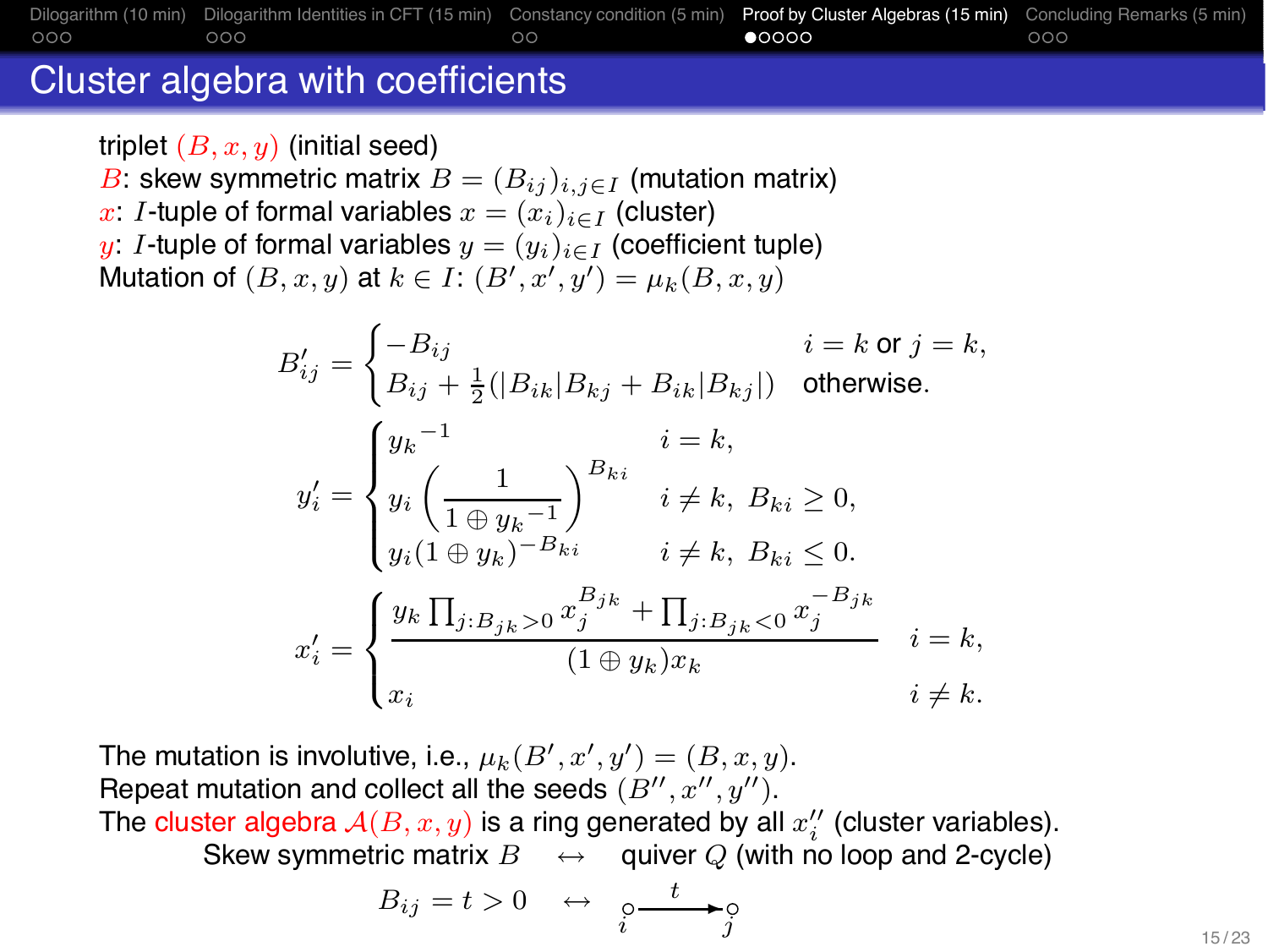

 $\cdots \stackrel{\mu_+}{\leftrightarrow} (Q^{\rm op}, y(-1)) \stackrel{\mu_-}{\leftrightarrow} (Q, y(0)) \stackrel{\mu_+}{\leftrightarrow} (Q^{\rm op}, y(1)) \stackrel{\mu_-}{\leftrightarrow} (Q, y(2)) \stackrel{\mu_+}{\leftrightarrow} \cdots$ 

Then,  $\{y_{ii'}(u)$ 's at ∘} satisfy the Y-system. e.g.,  $y_{11}(0)y_{11}(2) = \frac{1 + y_{21}(1)}{1 + y_{12}(1)^{-1}}$ . ✻ k. ✻  $\frac{-1}{\infty}$  +  $y_{12}(0)$   $y_{22}(0)$   $y_{32}(0)$  $+\bigcirc$  +  $-\circ$  + − + + <del>+</del> + −  $y_{11}(0)$   $y_{21}(0)$   $y_{31}(0)$  $\stackrel{\mu_+}{\leftrightarrow}$ ✻  $\frac{-1}{\sqrt{2}}$   $\frac{+}{\sqrt{2}}$  $y_{12}(1)$   $y_{22}(1)$   $y_{32}(1)$  $y_{11}(2) = y_{11}(1)$  $1 + y_{12}^{-1}$  $\frac{-1}{12}(1)$  $+\frac{1}{6}$   $-\frac{1}{6}$   $+\frac{1}{6}$ − + + − −  $y_{11}(1)$   $y_{21}(1)$   $y_{31}(1)$  $y_{11}(1) = y_{11}(0)^{-1}$  $\mu$   $\rightarrow$   $\mu$   $\rightarrow$   $\mu$ k. ✻  $\frac{\ }{1}$   $-\frac{1}{2}$   $+\frac{1}{2}$  $y_{12}(2)$   $y_{22}(2)$   $y_{32}(2)$  $+\bigcirc$  +  $-\circ$  + − + + <del>+</del> + −  $y_{11}(2)$   $y_{21}(2)$   $y_{31}(2)$  $\mu_{+}$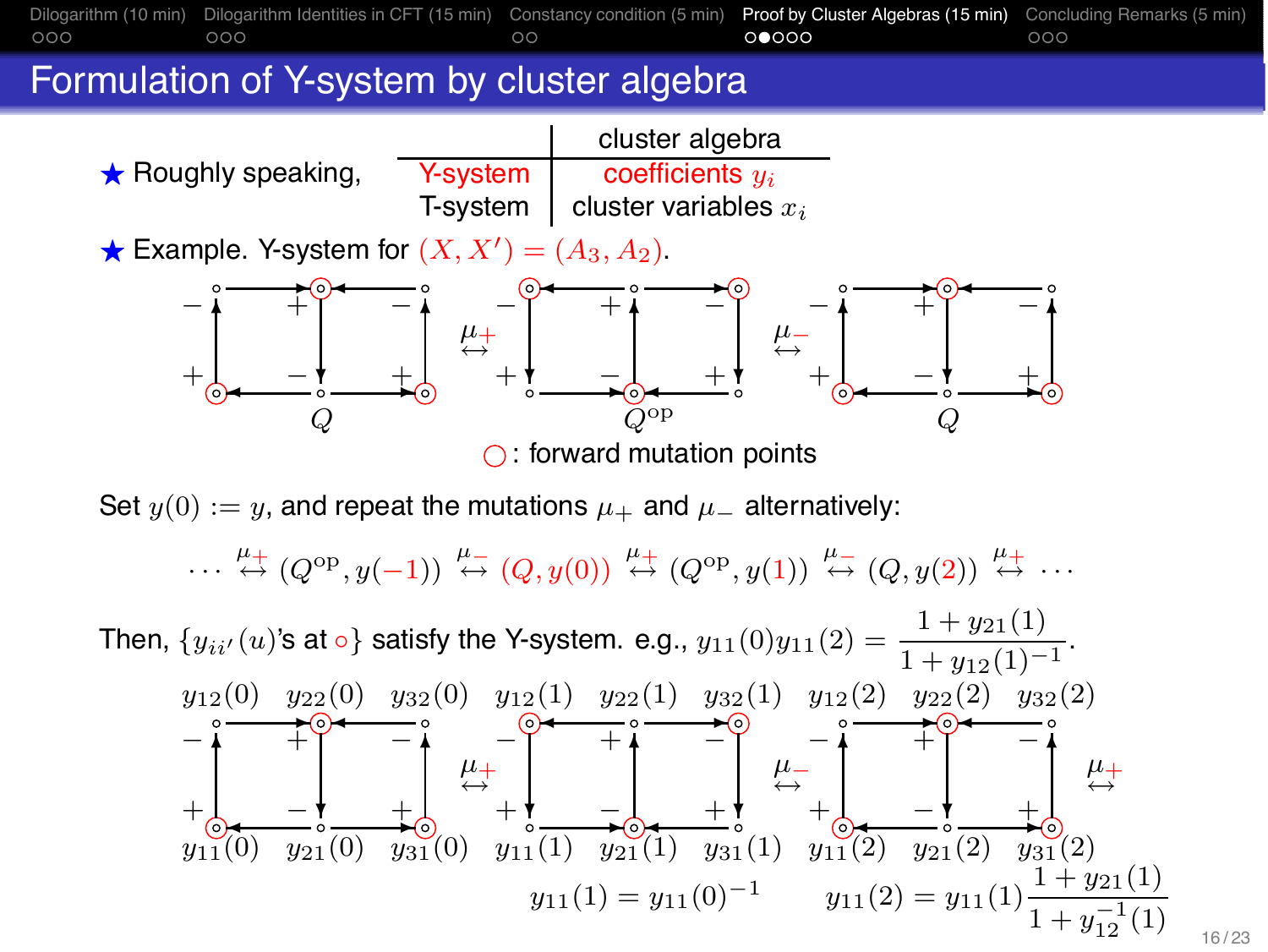

## Outline of proof

We want to show the identity.

$$
\frac{6}{\pi^2} \sum_{(i,i') \in I \times I'} \sum_{0 \le u < 2(h+h')} L\left(\frac{Y_{ii'}(u)}{1+Y_{ii'}(u)}\right) = 2hrr', \quad r = \text{rank } X. \tag{FDI}
$$

Step 1. Formulate the Y-system (Y) by cluster algebra with coefficients  $\mathcal{A}(Q, x, y)$ , where Q is some quiver. [Keller 08]

- $\bullet$  { $y_{ii'}(u)$ 's at  $\circ$ } satisfy the Y-system.
- $\bullet$   $y_{ii'}(u)$ 's are subtraction-free rational functions of initial coefficients  $y_{ii'}$  with either positive or negative degree. [Derksen-Weyman-Zelevinsky 10]
- Periodicity:  $y_{ii'}(u+2(h+h'))=y_{ii'}(u)$  [Keller 08]

Step 2. Show the consistency condition of LHS of (FDI). [Frenkel-Szenes 95]

$$
\sum_{\substack{(i,i') \in I \times I' \\ 0 \le u < 2(h+h')}} \frac{y_{ii'}(u)}{1 + y_{ii'}(u)} \wedge \frac{1}{1 + y_{ii'}(u)} = 0.
$$

This is 'automatic' for periodic cluster algebras (using F-polynomials, etc.). Step 3. Evaluate the LHS of (FDI) in the ' $0/\infty$  limit'. [Chapoton 05]

$$
\frac{6}{\pi^2}L\left(\frac{Y}{1+Y}\right) = \begin{cases} 0 & Y \to 0 \\ 1 & Y \to +\infty. \end{cases}
$$

Take the limit  $y_{ii'} \rightarrow 0$ . Then, each  $Y_{ii'}(u)$  goes either 0 or  $+\infty$ . Therefore, LHS of (FDI)  $= 2 \times # \{ y_{ii'}(u)$ 's at  $\circ$  in  $0 \le u < 2(h+h')$  with negative degree $\}$ Step 4. Count the number above using the tropical Y-system.  $17/23$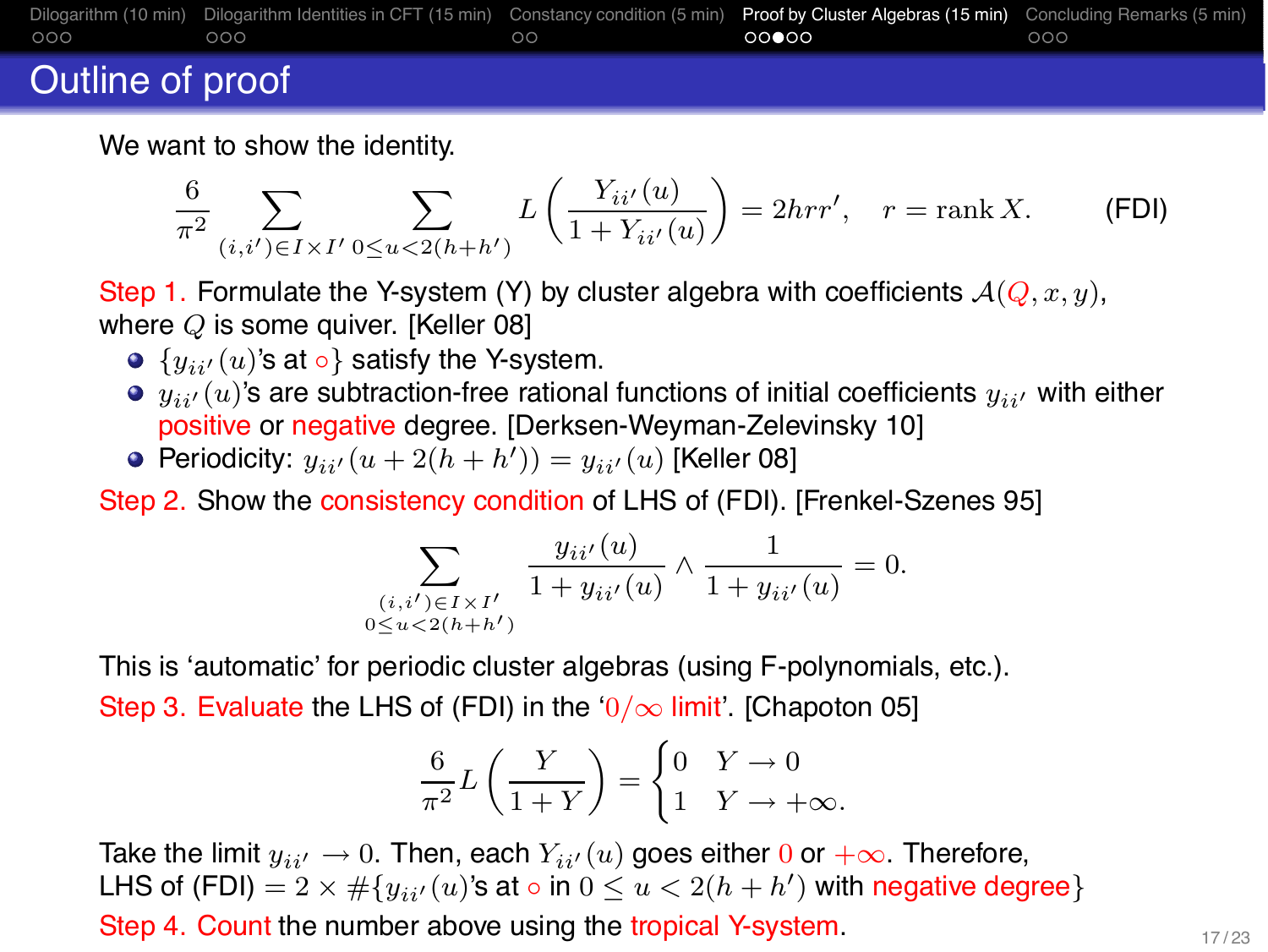# [Dilogarithm \(10 min\)](#page-2-0) [Dilogarithm Identities in CFT \(15 min\)](#page-6-0) [Constancy condition \(5 min\)](#page-10-0) [Proof by Cluster Algebras \(15 min\)](#page-13-0) [Concluding Remarks \(5 min\)](#page-19-0) Step 4: Tropical Y-system (1)

Tropical Y-system: Replace  $+$  ' by tropical  $\oplus$  ' for Laurent polynomials (monomials) of initial coefficient tuple  $y = y(0)$ .

$$
\prod_{i,i'} y_{ii'}^{a_{ii'}} \oplus \prod_{i,i'} y_{ii'}^{b_{ii'}} = \prod_{i,i'} \frac{\text{min}(a_{ii'},b_{ii'})}{y_{ii'}^{i}}
$$

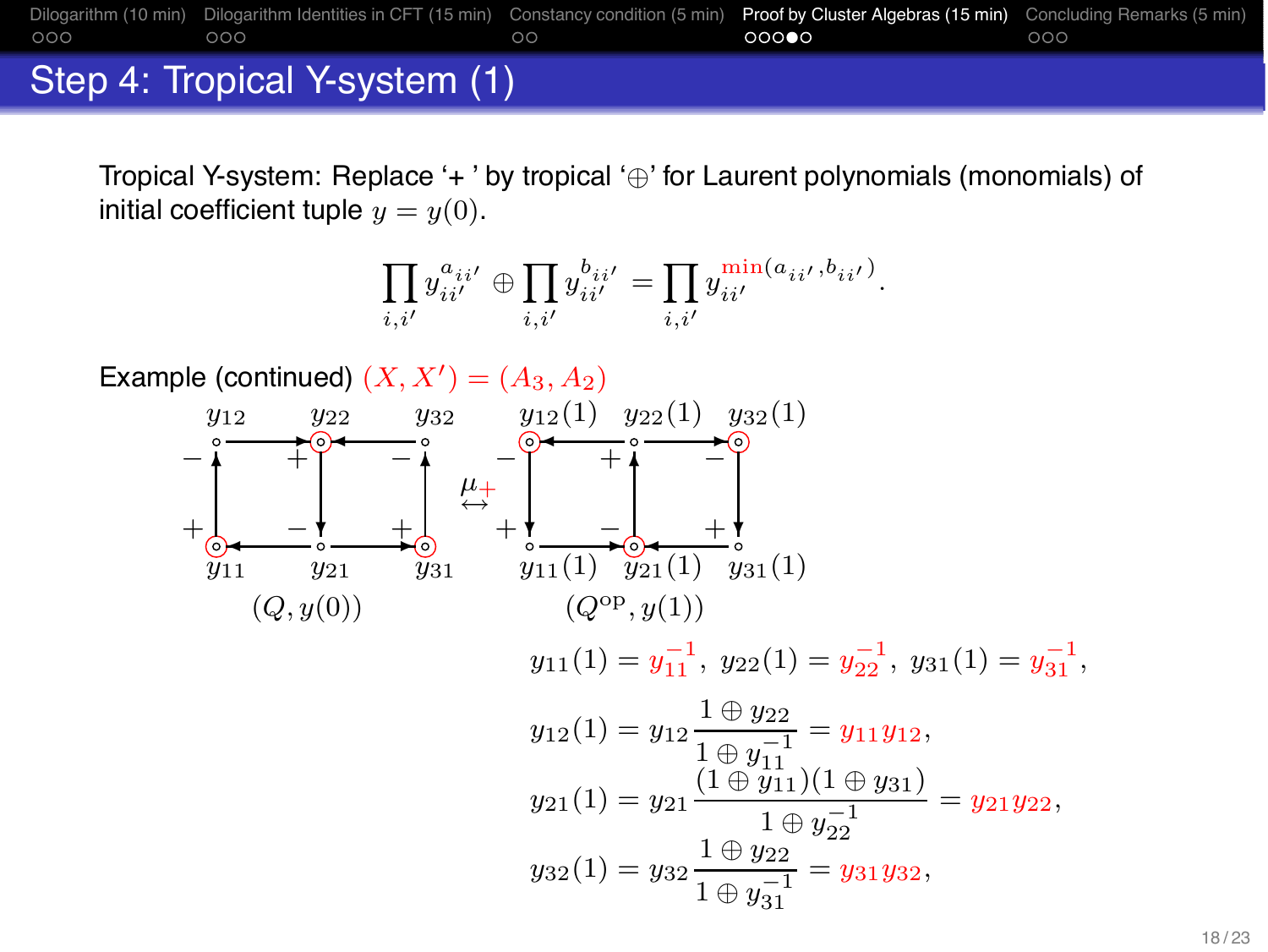### [Dilogarithm \(10 min\)](#page-2-0) [Dilogarithm Identities in CFT \(15 min\)](#page-6-0) [Constancy condition \(5 min\)](#page-10-0) [Proof by Cluster Algebras \(15 min\)](#page-13-0) [Concluding Remarks \(5 min\)](#page-19-0)<br>000 0000 0000 0000  $\circ$  $0000$

## Step 4: Tropical Y-system (2)

Example (continued)  $(X, X') = (A_3, A_2)$ .  $h = 4$ ,  $h' = 3$ ,  $r = 3$ ,  $r' = 2$ . Fact: There is the half periodicity  $y_{ii'}(u + h + h') = y_{4-i,3-i'}(u)$ .  $(h + h' = 7)$ . Let us show

 $\#\{y_{ii'}(u)$ 's at ∘ with negative degree in  $0 \le u < h + h'\} = \frac{1}{2} h r r' = \frac{1}{2} \cdot 4 \cdot 3 \cdot 2 = 12.$ 



negative in  $-h \le u \le 0$ , positive in  $0 \le u \le h'$  'factorization property'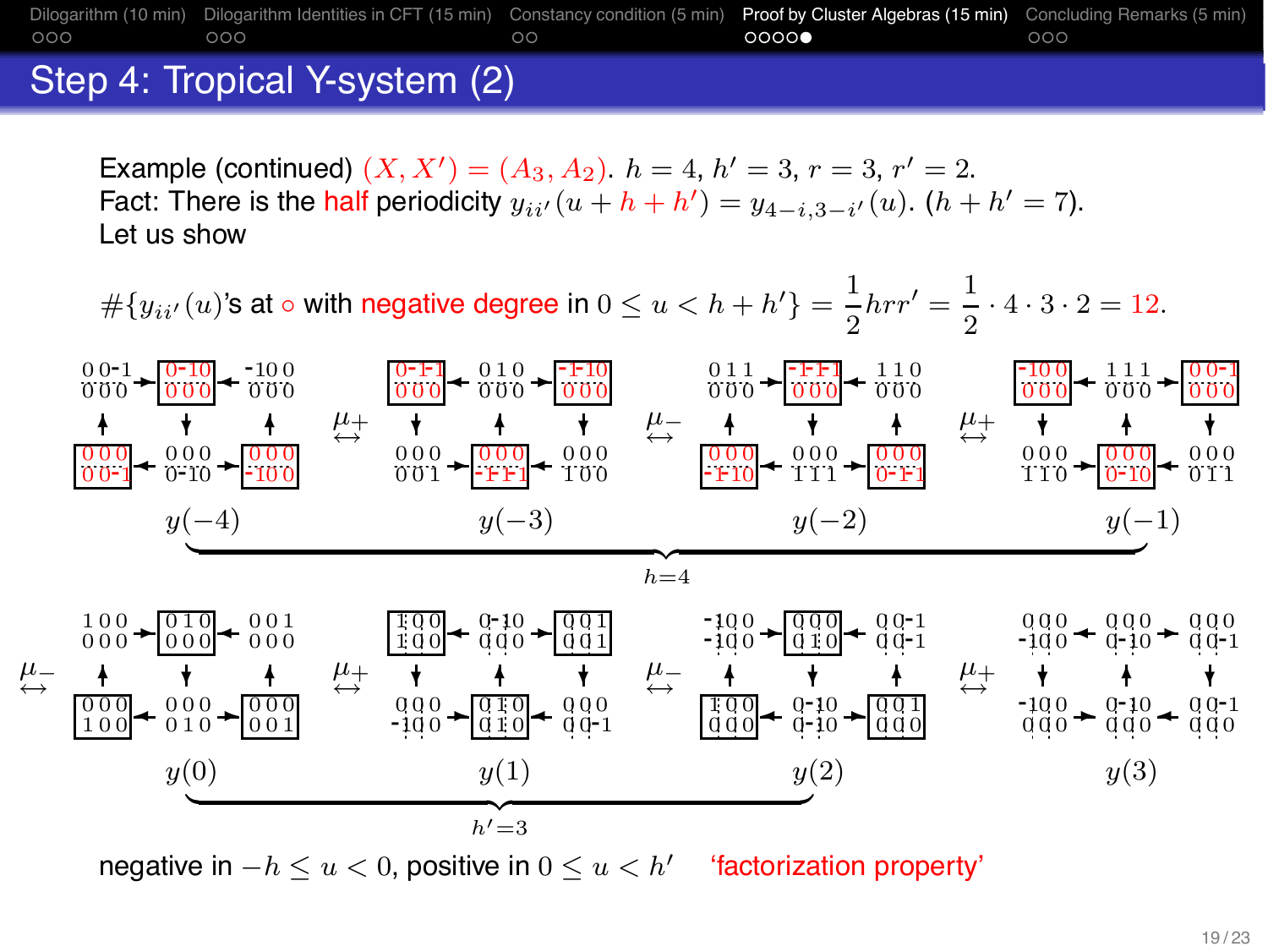|                | Dilogarithm (10 min) Dilogarithm Identities in CFT (15 min) Constancy condition (5 min) Proof by Cluster Algebras (15 min) Concluding Remarks (5 min) |    |       |     |
|----------------|-------------------------------------------------------------------------------------------------------------------------------------------------------|----|-------|-----|
| $000 -$        | 000                                                                                                                                                   | ററ | 00000 | 000 |
| <b>Outline</b> |                                                                                                                                                       |    |       |     |

<sup>2</sup> [Dilogarithm Identities in CFT \(15 min\)](#page-6-0)

<sup>3</sup> [Constancy condition \(5 min\)](#page-10-0)

**4** [Proof by Cluster Algebras \(15 min\)](#page-13-0)

<span id="page-19-0"></span>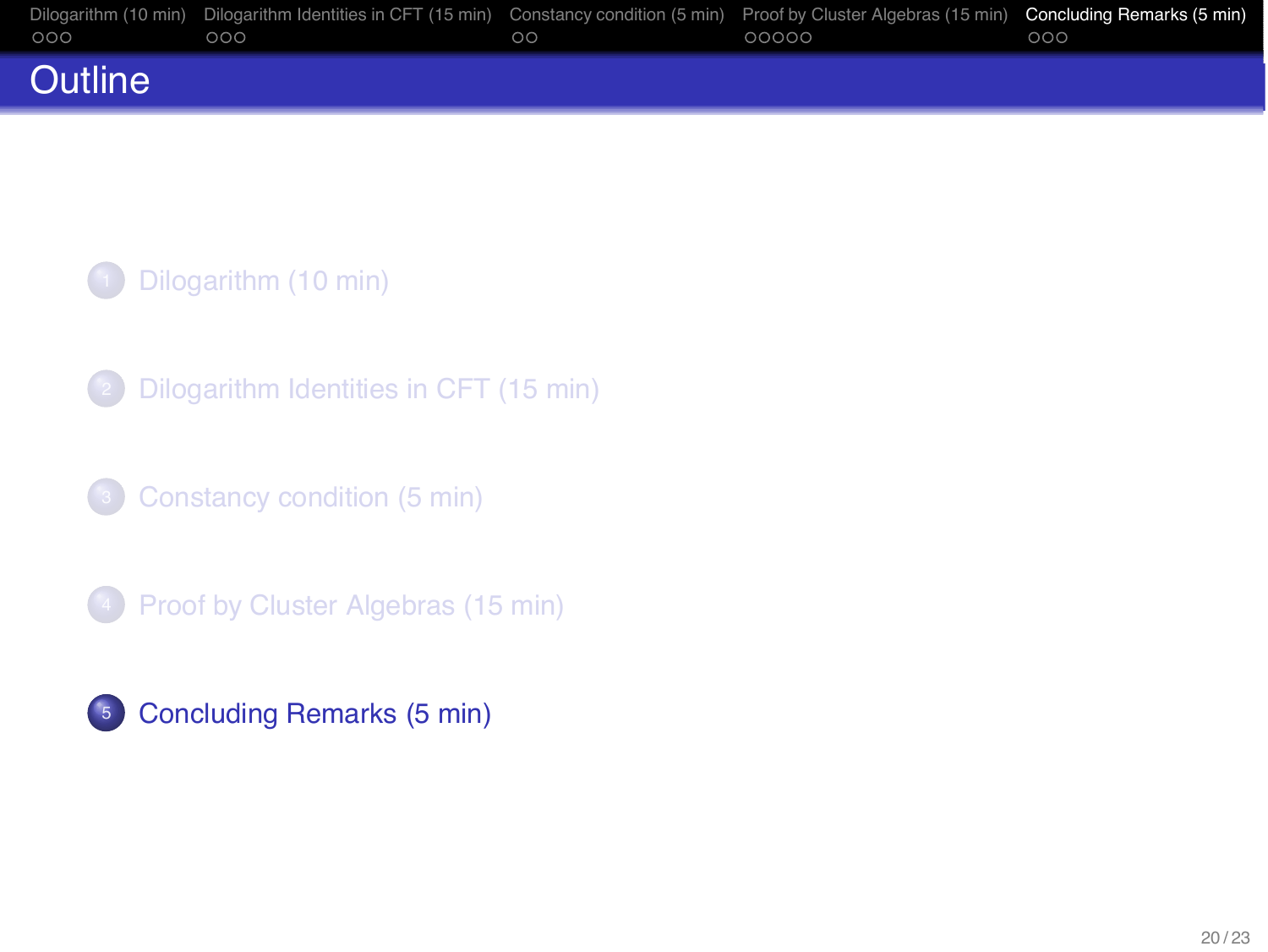[Dilogarithm \(10 min\)](#page-2-0) [Dilogarithm Identities in CFT \(15 min\)](#page-6-0) [Constancy condition \(5 min\)](#page-10-0) [Proof by Cluster Algebras \(15 min\)](#page-13-0) [Concluding Remarks \(5 min\)](#page-19-0)<br>000 00000 00000 000  $\circ$  $\bullet$ 00

## Periodic cluster algebras

One can associate a dilogarithm identity for any periodic cluster algebra. [Nakanishi 10] Example 1. The Y-system for nonsimply laced WZW models.  $X = B_5$ ,  $\ell = 4$ . [Inoue-Iyama-Keller-Kuniba-Nakanishi 10]



Periodicity:  $(\mu^{\bullet}_{-}\mu^{\circ}_{-}\mu^{\bullet}_{+}\mu^{\bullet}_{-}\mu^{\circ}_{+}\mu^{\bullet}_{+})^{13}(Q,x,y) = (Q,x,y), 13 = 9 + 4 = h^{\vee}(B_5) + \ell.$ Example 2. The Y-system for sine-Gordon models.  $n = 7$ . [Nakanishi-Tateo 10]



All the vertices • in the same position in the quivers  $Q_1, \ldots, Q_6$  are identified. Periodicity:  $(\mu^{\bullet}_{-\mu^{\bullet}_{0}}\mu^{\bullet}_{+} \cdots \mu^{\bullet}_{-\mu^{2}}\mu^{\bullet}_{+}\mu^{\bullet}_{-\mu^{2}}\mu^{\bullet}_{+})^{13}(Q, x, y) = (Q, x, y).$  $13 = (12 + 2 + 10 + 2)/2 = (h(D_7) + 2 + h(D_6) + 2)/2.$ 

And these examples should be a tip of iceberg.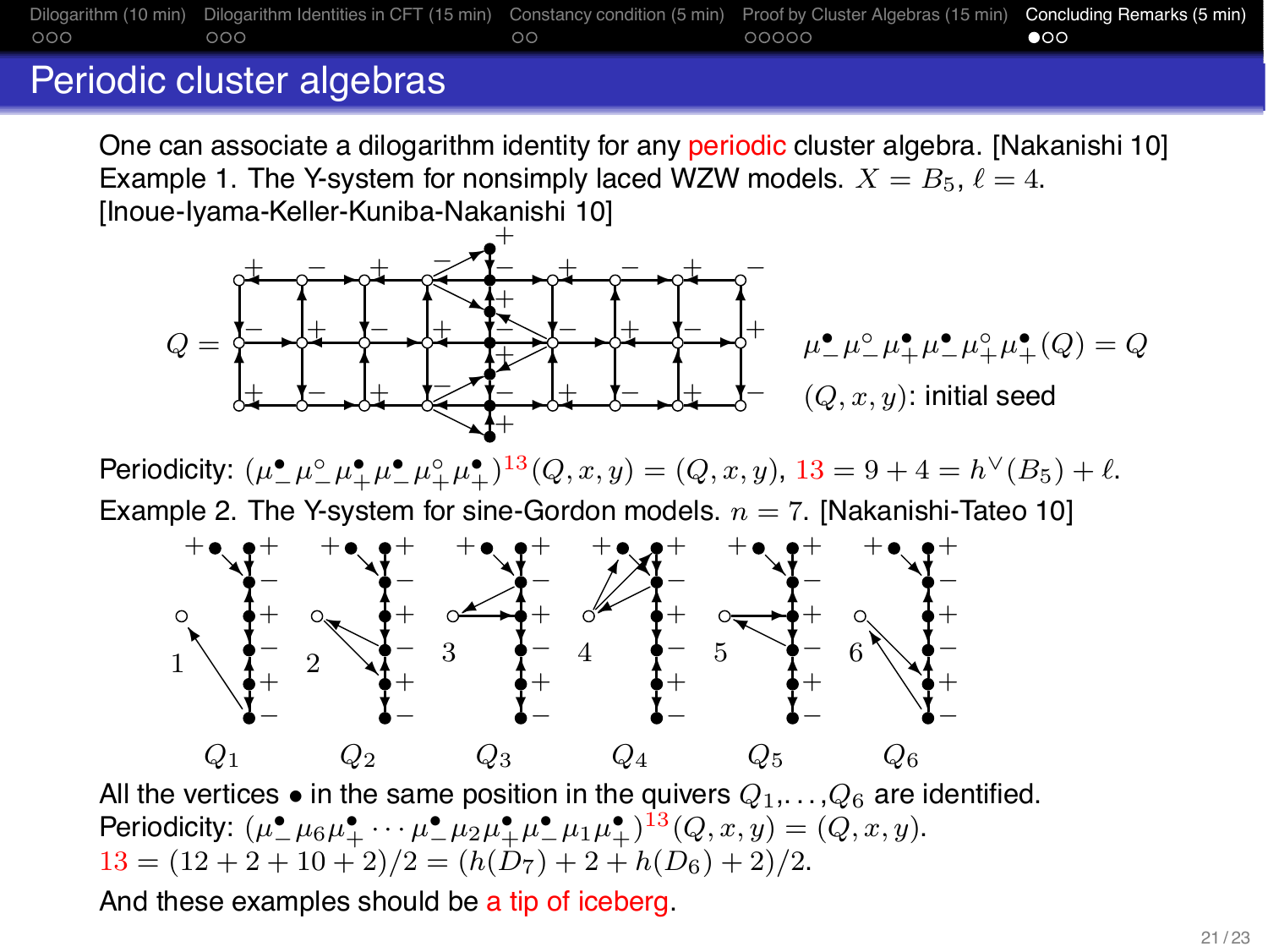[Dilogarithm \(10 min\)](#page-2-0) [Dilogarithm Identities in CFT \(15 min\)](#page-6-0) [Constancy condition \(5 min\)](#page-10-0) [Proof by Cluster Algebras \(15 min\)](#page-13-0) [Concluding Remarks \(5 min\)](#page-19-0)<br>COO COOCO COOCO COOCO  $\circ$  $000$ 

## Local constancy condition (for experts)

Let  $\mathbf{i} = (i_1, \ldots, i_m)$  be any period of a seed  $(B, x, y)$ . Let  $\mathbf{i} = \mathbf{i}(0) \mid \cdots \mid \mathbf{i}(\Omega - 1)$  be any decomposition of i, where each  $i(u)$  consists of 'compatible mutations'. The sequence of seeds  $(B(u), y(u))$   $(u \in \mathbb{Z})$  and the forward mutation points are defined as before.

 $\star$  We define the 'fundamental regions'  $S_{+}$  of forward mutation points by

 $S_+ = \{$  forward mutation point  $(i, u) \mid 0 \le u \le \Omega$ .

Proposition (Constancy condition [N 10])

$$
\sum_{(i,u)\in S_+} y_i(u) \wedge (1 + y_i(u)) = 0.
$$

 $\star$  Local verion of constancy condition (following the idea of [Fock-Goncharov 09]). Let  $(B', x', y')$  and  $(B'', x'', y'')$  be any seeds such that  $(B'', x'', y'') = \mu_k(B', x', y')$ . For each seed  $(B', x', y')$ , we set

$$
W' = \frac{1}{2} \sum_{i \in I} F'_i \wedge (y'_i[y'_i]_{\mathbf{T}}) = \sum_{i \in I} F'_i \wedge y'_i + \frac{1}{2} \sum_{i \in I} B'_{ij} F'_i \wedge F'_j
$$

Proposition (Local constancy condition [N 10]; cf. [Fock-Goncharov 09])

$$
W'' - W' = y'_{k} \wedge (1 + y'_{k}).
$$

(Local constancy condition) + (Periodicity)  $\Longrightarrow$  (Constancy condition)